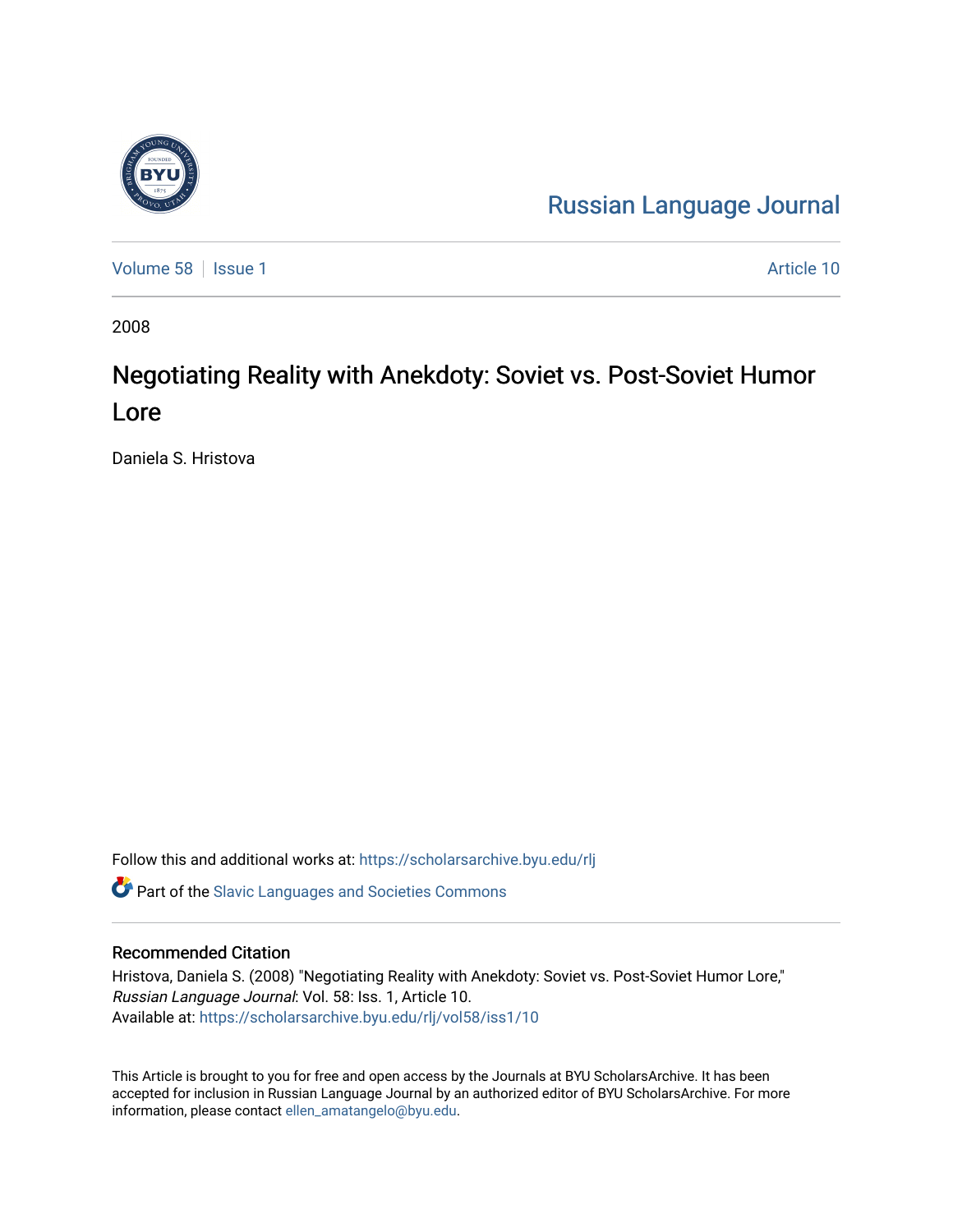# **Negotiating Reality with** *Anekdoty***: Soviet vs. Post-Soviet Humor Lore**

## *Daniela S. Hristova*

#### **1. Introduction**[1](#page-1-0)

 $\overline{a}$ 

As a genre, *anekdoty* have been among the most popular oral narratives in the Soviet as well as post-Soviet era.<sup>2</sup> Similar to other folkloric and literary genres, the post-Soviet social and linguistic liberalization has had an impact on Russian humor lore, but to a much lesser degree than it might seem on the surface. Since effective humor narratives impart laughter by way of reacting to significant sociopolitical phenomena, the changed economic and ideological reality in post-Soviet Russia fostered paradigmatic classes of *anekdoty* that feature new protagonists. The question, however, is whether what made a Soviet *anekdot*  funny differs from what makes a post-Soviet *anekdot* amusing. The answer to that question offers further insights into the social functions of humor as well as into the sociology of language.

In the present study, I offer a formal analysis of Soviet as compared to post-Soviet political, ethnic, and sexual *anekdoty*. First, I consider the typology of the highest ranked *anekdoty* on the popular website anekdot.ru, and the humor tendencies they exhibit. Whereas the fall of communism radically diminished the productivity and popularity of political and ethnic humor, sexual jokelore not only sustained its vibrancy, but also amplified its sharpness. At the same time, as

<span id="page-1-0"></span><sup>1</sup> An earlier version of this work was presented at the *Landslide IV: Sociology of Language and Literature* conference, Passau, Germany, January 2008. I would like to thank the audience, and especially Elena Markasova, for their questions and remarks. In addition, I gratefully acknowledge the input of my colleagues from the University of Bergen, Ingunn Lunde, Brita Bryn, and Martin Paulsen who offered great help not only with this article, but also with various logistic issues during my fellowship in April 2008 in Bergen, Norway. The research period at the University of Bergen was supported by a grant from the "Landslide of the Norm" project with funds provided by the Norwegian Research Council (FRIHUM 2005-2008).

<span id="page-1-1"></span><sup>2</sup> *Anekdoty* (plural of *anekdot*) is the Russian approximation of the English word "joke." Although the two terms share structural and generic characteristics, they show significant dissimilarities which justify the use of Russian term in works treating the Russian humor lore. I use the term "joke" when discussing the theoretical framework of humor or when applying the term in a broader international context. See Graham 2003 for more on the difference between "joke" and *anekdot.*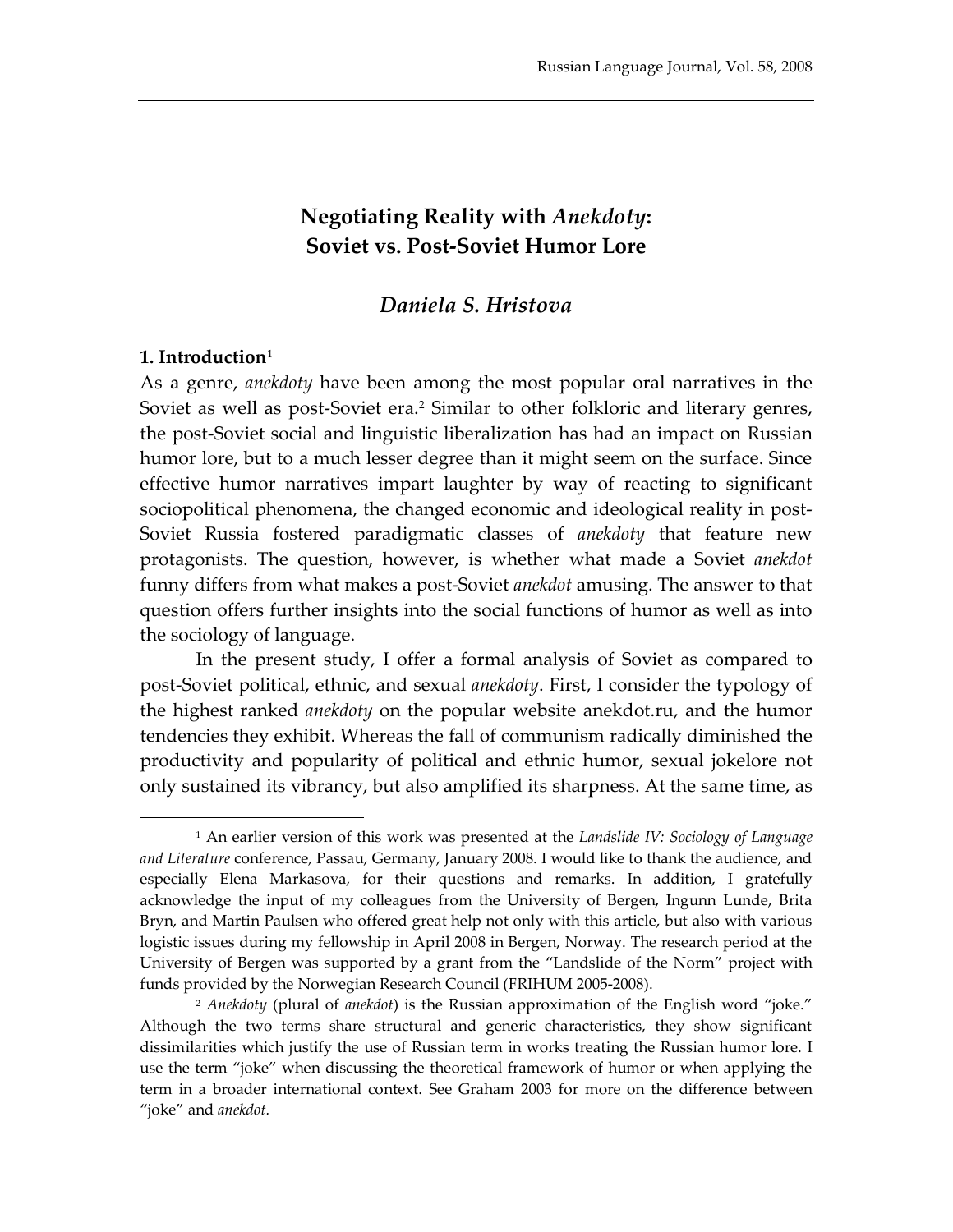will be shown below, it is the sexual *anekdoty* that underwent the least significant changes in terms of the themes they feature. As before, motives of sexual abnormality, sexual prowess, sexual ignorance or inexperience, and various forms of forbidden sex continued to evoke laughter.

Second, I examine representative examples of the two periods, and delineate the differences between them in light of Attardo and Raskin's General Theory of Verbal Humor (GTVH). The comparison reveals interesting patterns and mechanisms of conversion of Soviet into post-Soviet *anekdoty*, e.g., a single meta-joke, such as (13) below, transformed the familiar Vovochka cycle into a political cycle about Putin. Furthermore, the political *anekdoty* about Vovochka established a second-generation cycle centered on *explicit* intertextuality with the original cycle. Similar intertextuality distinguishes another prolific cycle, i.e., the cycle about the New Russians. Disagreeing with Draitser 1998, among others, that the *anekdoty* about New Russians highlight the Russians' strengthened sense of identity, I interpret them as ethnic, and compare them with the Soviet *anekdoty*  about Georgians. [3](#page-2-0) I demonstrate that the script of stupidity, the principal parameter of all ethnic humor worldwide according to Davies 1982, underpins the Soviet ethnic as well as post-Soviet *anekdoty* about New Russians.

# **2. Theoretical Approach**

Most research on Russian humor takes a sociological or psychological approach in the analysis of *anekdoty*. Existing linguistic studies superficially focus on the language characteristics of *anekdot*-telling as a specific oral genre. In what follows, I present a formal linguistic approach informed by Attardo and Raskin's revised version of the Semantic Script Theory of Humor (SSTH) (Attardo & Raskin 1991). The amended theory, called the General Theory of Verbal Humor, broadens the scope of the SSTH and, in addition to semantics, includes other linguistic areas, most notably textual linguistics, theory of narrativity, and pragmatics.

The main hypothesis of the SSTH holds that

- (1) A text can be characterized as a single-joke-carrying text if both of the [following] conditions are satisfied:
	- i) The text is compatible, fully or in part, with two different scripts

ii) The two scripts with which the text is compatible are opposite (…). The two scripts with which some text is compatible are said to overlap fully or in part in this text (Raskin 1985:99)

<span id="page-2-0"></span><sup>&</sup>lt;sup>3</sup> Cf. the discussion in Draitser 2001 of the link between the New Russians cycle and the Soviet jokes about Georgians.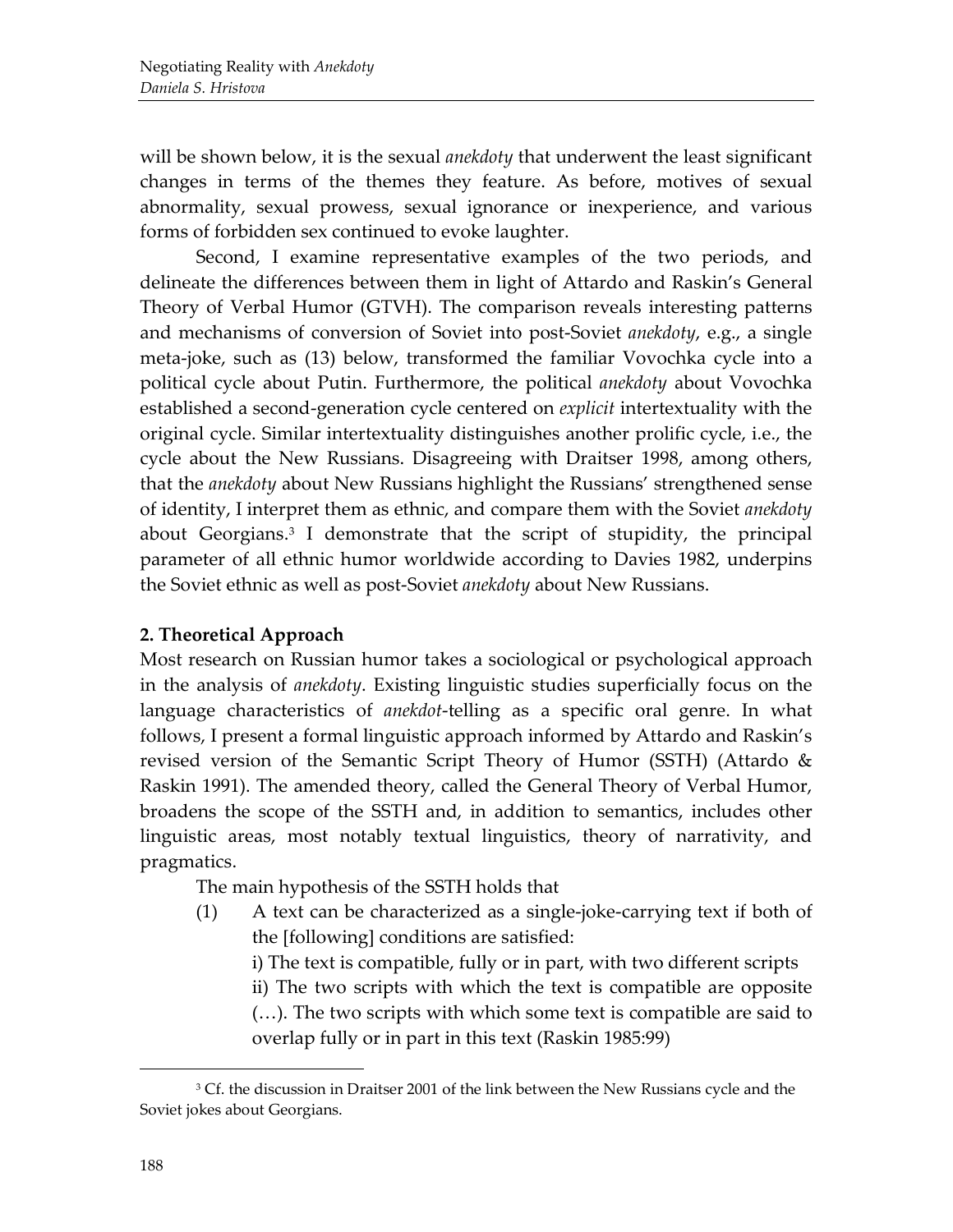The notion of "script" is central to Raskin's theory. Originally a psychological term, script has operated under different definitions in linguistics. Raskin defines script as a cognitive structure internalized by the speaker, representing the speaker's knowledge of a small part of the world in terms of certain routines and standard ways of doing things. Raskin circumvents the vagueness of his definition by insisting that a script is immediately related to a lexical term and, at the simplest level, equivalent to the lexical meaning of the word, i.e., a script is a complex of information associated with a lexical item. According to Attardo, the lexical meaning of the word is the "lexamatic *handle*" that causes a script to be activated (Attardo 2001:53). For example, the lexical script for "doctor" contains information such as the subject (human, adult), activity, both in the past and in the present (studied medicine, receives patients), place, time (every day, immediately), physical contact; the word "doctor" is the lexamatic handle that activates the whole script. Raskin further notes that "every script is a graph with lexical nodes and semantic links between the nodes," thus drawing attention to the importance of links that connect not only lexical nodes, but also sets of scripts to form the speaker's semantic network (Raskin 1985:81).

In addition to scripts, Raskin's theory contains another principal component, *combinatorial rules*. These rules combine all possible meanings of the words that compose the sentence. In the process, the rules discard the combinations that do not yield coherent readings and preserve those that do. Similar to the native speaker's intrinsic competence, the combinatorial rules should be able to process ambiguous sentences by accounting for all different readings as well as paraphrases by giving them identical interpretations. In Raskin's view, the final reading of a sentence licensed by the rules should coincide with the meaning assigned to it by the native speaker.

Similar to other linguistic generative theories, Raskin's semantic theory of humor seeks to formulate "a set of conditions which are both necessary and sufficient" in order "to match the speaker's intuitive judgments about the same entities" (Raskin 1985:57, 58). According to Raskin, the two conditions in (1) are both necessary and sufficient for a text to be funny. The text's compatibility, fully or in part, with two different scripts which are opposite to each other is the requirement that could provide an answer to the question, "What semantic properties of the text make it funny?" (Raskin 1985:58). While the overlapping of the two scripts is not necessarily a cause for humor *per se*, the *necessary* condition in the set that calls for the scripts to be in a relationship of opposition guarantees the evaluation of a text as humorous.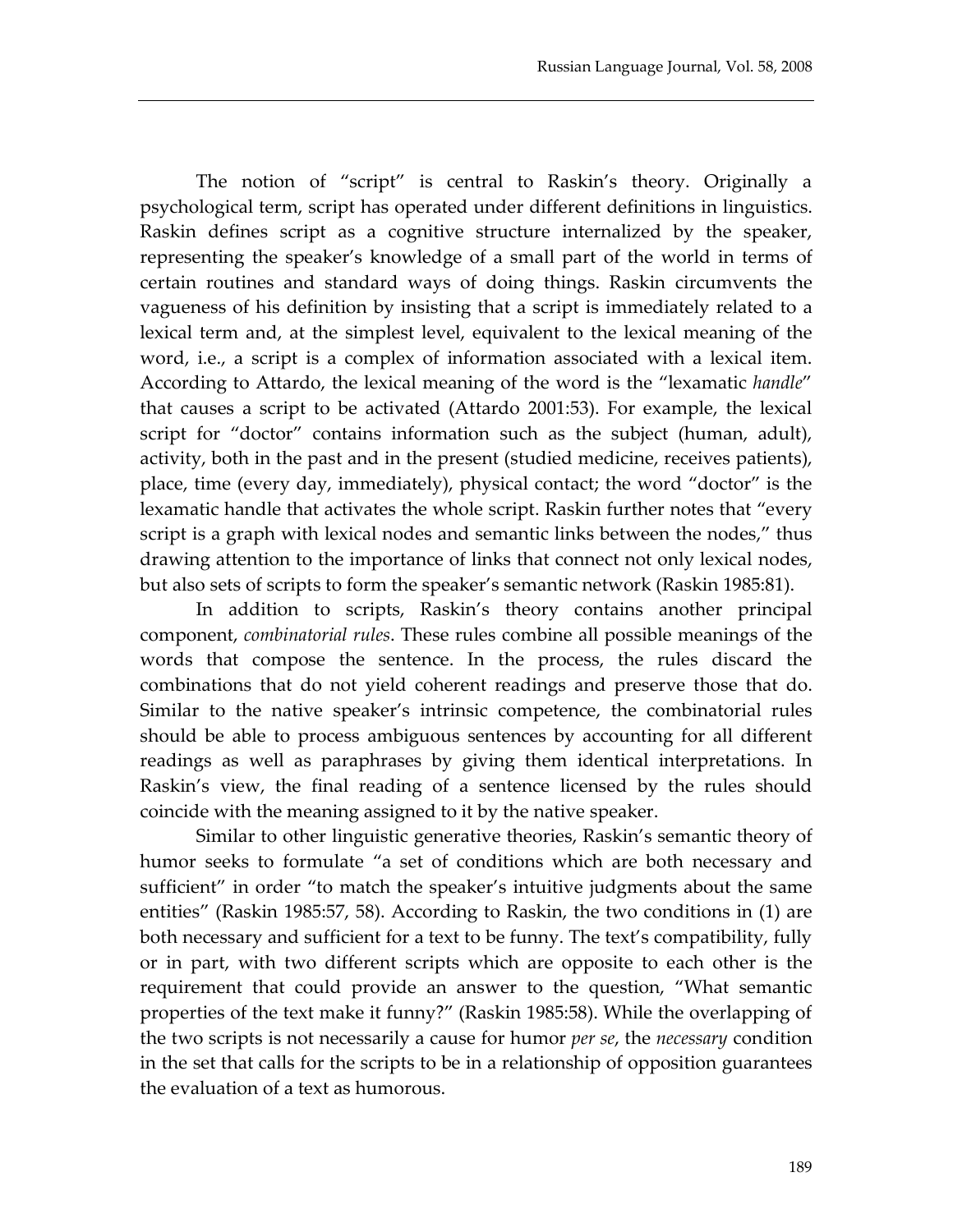The script oppositions are binary in nature and exist on different levels of abstraction. At the highest level, the basic opposition is between real and unreal situations and is instantiated in three classes of lower-level oppositions: actual vs. non-actual, normal vs. abnormal, and possible vs. impossible. According to Raskin, those basic oppositions are further concretized by more specific pairs. The most common among them are good/bad, life/death, money/no-money, obscene/non-obscene, and high/low stature. Raskin notes that there must exist a textual element that switches the reading of a text from one script to an alternative, opposite script; in *anekdoty*, the punch line functions as such a *scriptswitch* trigger.

A schematic analysis of the *anekdot* in (2) demonstrates how the Semantic Script Theory of Humor processes a humorous text.<sup>4</sup>

(2) В гардеробе театра:

- Вам бинокль?

- Нет, спасибо, у меня с оптическим (прицелом).[5](#page-4-1)

A loose semantic paraphrase of the text in (2) reads as follows, "The person at the cloakroom of a theater asks a man who is about to see the show whether he needs opera glasses in order to see more clearly in the theater. The visitor declines the offer saying he will use his own telescopic sighting system on his gun. In the first step of the SSTH analysis, the lexamatic handles of the following scripts are activated: В, ГАРДЕРОБ, ТЕАТР, ВЫ, БИНОКЛЬ, НЕТ, СПАСИБО, У, Я, С, ОПТИЧЕСКИЙ, ПРИЦЕЛ. The second step activates the combinatorial rules that combine the various scripts according to compatibility, i.e., the meanings of гардероб as a piece of furniture or a person's wardrobe will be discarded on their incompatibility with the rest of the text. This same step of textual processing also triggers the possible inferences, i.e., the reader/listener infers that the final line is meant as an answer to the previous question. At the next step, the reader switches from an "opera glasses" script interpretation of the story to an alternative reading in order to account for the spectator's answer. This will allow the activation of the competing script of "sniper rifle" in light of which the

<sup>4</sup> See Raskin (1985:117-127) for a detailed analysis of the doctor's wife *anekdot*.

<span id="page-4-1"></span><span id="page-4-0"></span><sup>5</sup> Unless otherwise noted, all *anekdoty* featured in this work come from the anekdot.ru website. All translations into English are my own.

<sup>&</sup>quot;In the cloakroom at the theater:

<sup>&</sup>quot;Do you need opera glasses?"

<sup>&</sup>quot;No, thank you; mine comes with a telescopic sight on it."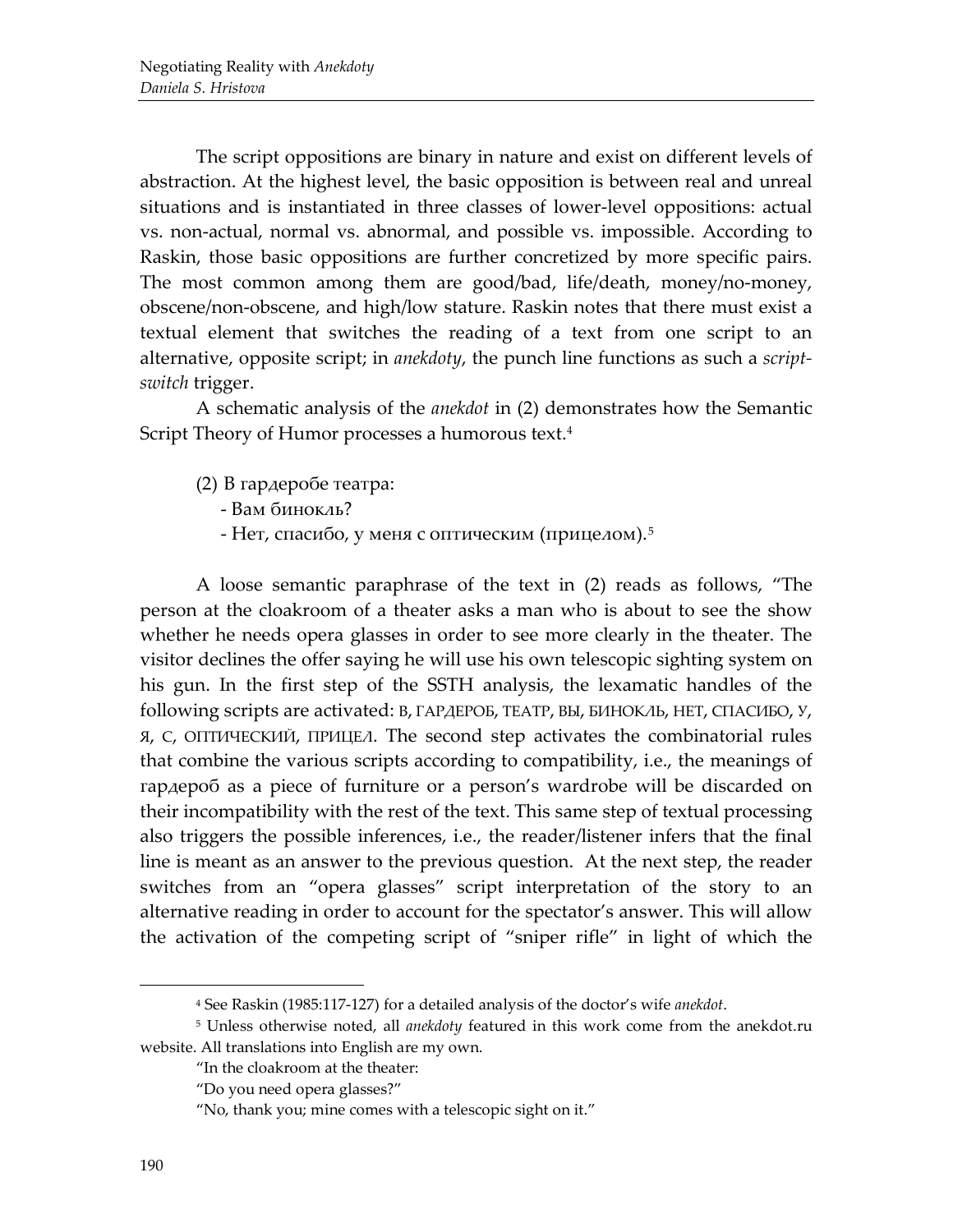spectator's answer becomes meaningful, i.e., the rifle he has brought has a telescopic sight device on it. The text thus becomes partially compatible with two scripts ("glasses" vs. "sniper rifle") and the scripts are opposed on the violence/no violence basis. The compatibility of the text with two opposite scripts fulfills both requirements of the Semantic Script Theory of Humor as presented in (1) and consequently the text is evaluated as an *anekdot*.

The General Theory of Verbal Humor expands the scope of the SSTH as a semantic theory of humor to the level of "a linguistic theory *at large"* (Attardo 2001:22). In addition to the *script opposition* (SO) notion central to the SSTH, Attardo and Raskin (1991) enrich the GTVH with five other parameters called Knowledge Resources (KR), namely: Language (LA), Situation (SI), Narrative Strategy (NS), Target (TA), and Logical Mechanism (LM). Each parameter is instantiated with different values and the combination of the various values generates an *anekdot*. Hence, in the framework of the GTVH, each joke is a sixtuple, specifying the instantiation of each parameter:

(3) Joke: {LA, SI, NS, TA, SO, LM}

Although all six parameters must be present when a joke is generated, they are hierarchically ordered rather than equal:



Each parameter limits the options available for the instantiation of the parameters below it and is, in turn, limited in a similar way by the parameters above it. In the following paragraphs I briefly explain the six KRs; the terms and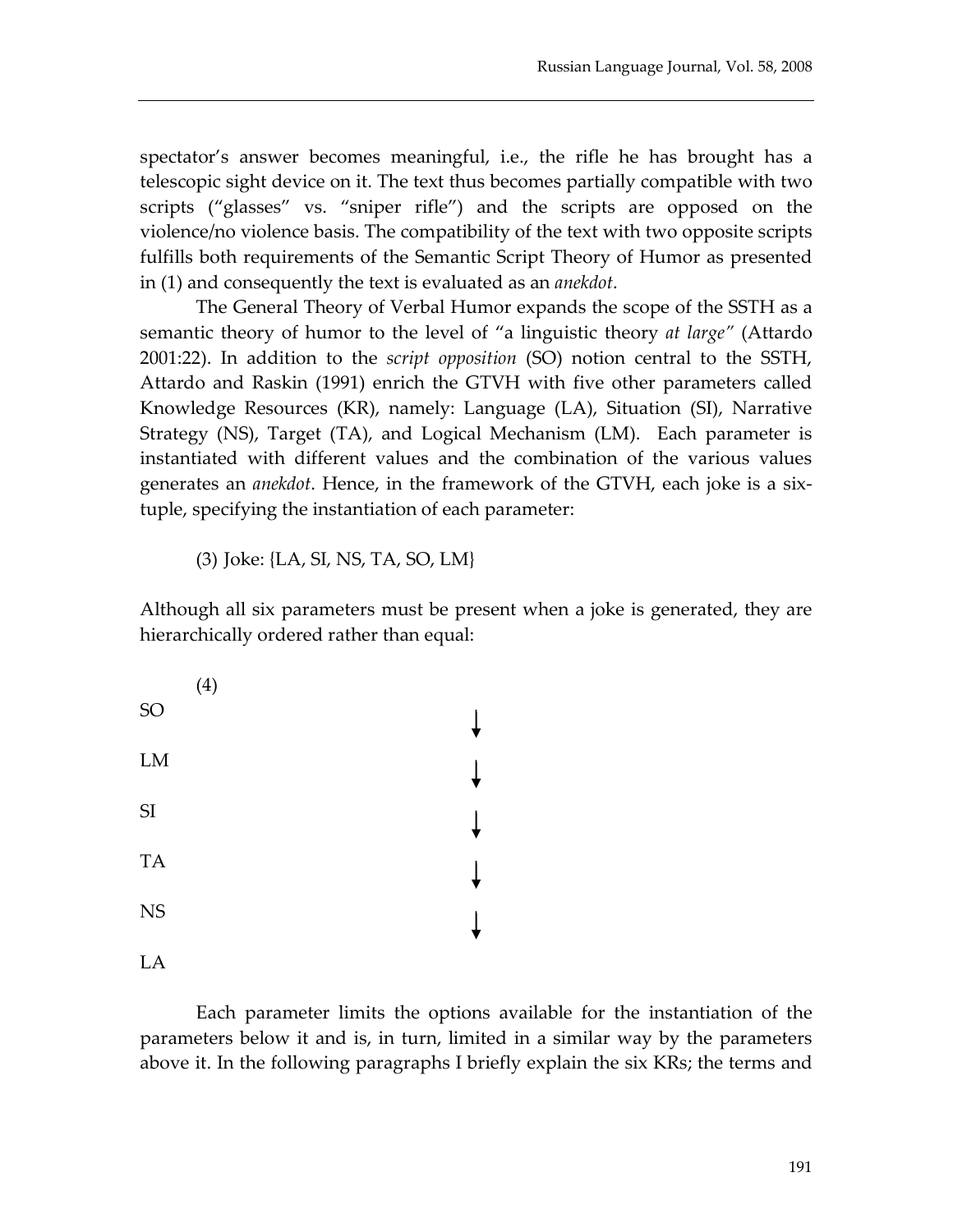their functions are further clarified in the discussion of the joke material in sections 3 and 4.

The Script Opposition and Logical Mechanism are the two most abstract parameters. The SO deals with the opposition overlapping required by the SSTH and therefore any humorous text will feature an SO. In comparison, the significance of the LM is far less certain and its status problematic. As defined in Attardo 2001, "The LM presupposes and embodies a 'local' logic, i.e., a distorted playful logic that does not necessarily hold outside of the world of the *anekdot*. Speakers are well aware of the limits of the local logic and 'go along with it' in the spirit of "willing suspension of disbelief'" (Attardo 2001:25).

The Knowledge Resource Situation is deemed the "props" of the joke: the objects, participants, instruments, activities, etc. (Attardo 2001:244); this is what the *anekdot* is about. Since the activation of the relevant script determines the relevant props for the *anekdot*, the SI is not unique to humorous texts and, consequently, is of lesser interest to researchers. Similarly, the KR Narrative Strategy is tangential to humor research due to its taxonomic nature. The NS accounts for the type of narrative organization in which the *anekdot* is cast such as a simple narrative, a dialogue, a pseudo-riddle, or an aside in a conversation. The Armenian Radio *anekdoty*, for instance, provide a good example of the NS KR as a unifying parameter of an entire *anekdot* cycle.

The Target KR accounts for the "butt" of the joke. In addition to groups, group representatives, and stereotyped individuals, the TA KR could also include the so-called ideological targets, i.e., institutions such as marriage, romantic love, and "the establishment" which lack a clear constituency, but still maintain a connection with the individuals and/or identifiable groups and therefore may be ridiculed. Unlike all the parameters except LM, TA may be empty, i.e*., anekdoty* that do not aggressively target someone or something have an empty value for this parameter.

Attardo and Raskin define the Knowledge Resource Language as "all choices at the phonetic, phonological, morphophonemic, morphological, lexical, syntactic, semantic, and pragmatic levels of language" (1991:298). LA contains all the information necessary for the verbalization of the text and it is "responsible for the exact wording of the text and for the placement of the functional elements that constitute it (Attardo 1991:22). LA places the punch line, which is the center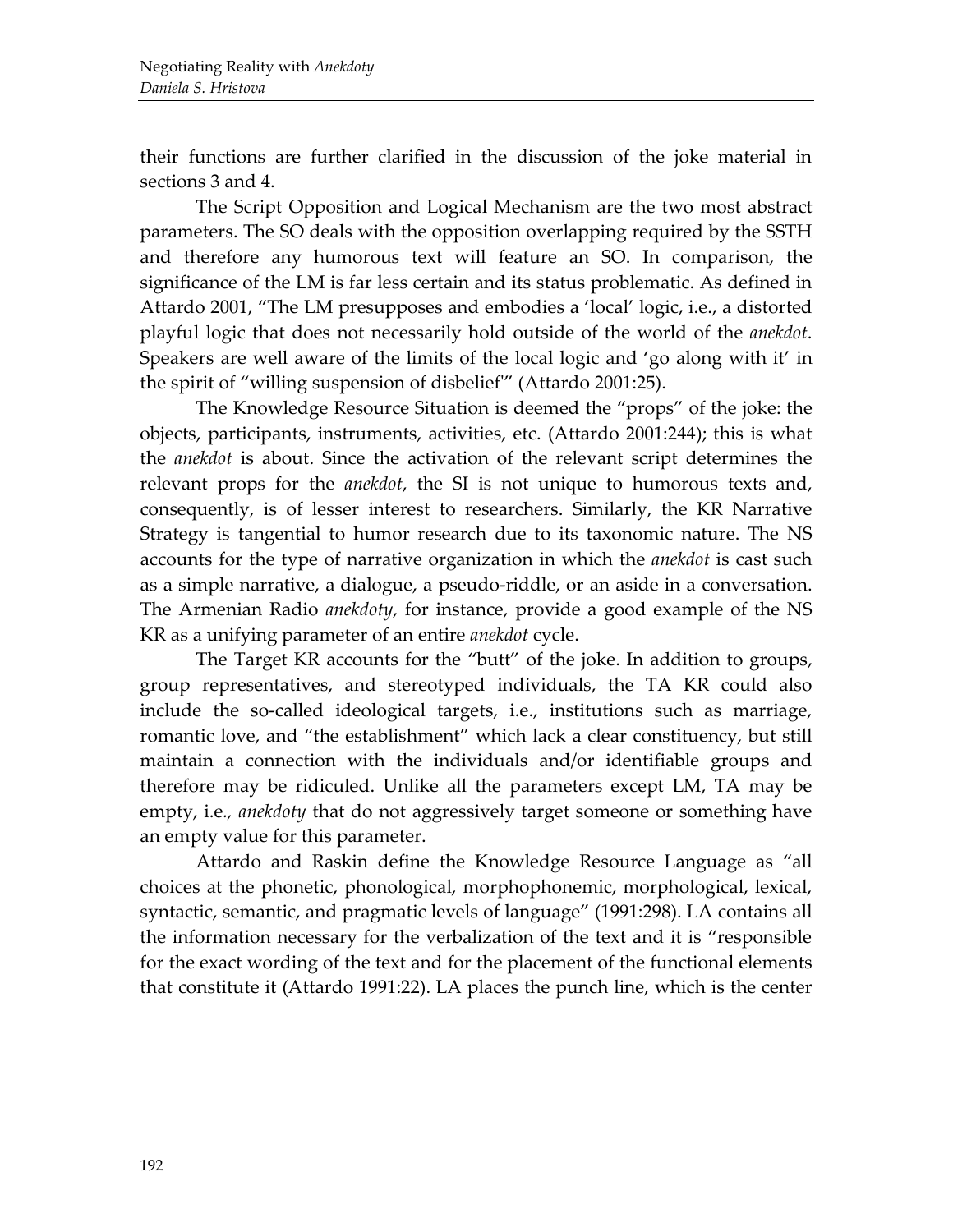of the *anekdot*, in final position and thus forces the reader to switch to a script that is opposite to the one that had been previously established.<sup>[6](#page-7-0)</sup>

The analysis of the *anekdot* in (2) from the point of view of the General Theory of Verbal Humor provides the following values for the 6 KRs.

- SO opera glasses/sniper rifle; appropriate/inappropriate; normal/abnormal[7](#page-7-1)
- LM potency mappings
- SI theater production
- TA New Russian

 $\overline{a}$ 

- NS dialogue, question/answer
- LA associative conjunction

#### **3. Anekdot.ru and the best** *anekdoty* **of 2007**

Since the main objective of this study is to examine how the new *anekdot* scripts compare to those of Soviet times, it was important to ensure that the post-Soviet material is novel, or at least perceived as such by its consumers. In addition, the immense number of *anekdoty* flooding the book markets as well as cyberspace necessitated a selection criterion that could single out the representative tokens of the genre.<sup>[8](#page-7-2)</sup> The popular Russian website anekdot.ru, with its high visitor's traffic, various ratings of the "best" type, and multiple options for commentaries fulfilled my research requirements.<sup>[9](#page-7-3)</sup> In the rest of this section, I discuss the one hundred best new *anekdoty* for 2007, highlighting only those parameters and script oppositions that are unique to the post-Soviet humor lore.<sup>[10](#page-7-4)</sup>

<span id="page-7-0"></span><sup>6</sup> *Non-bona fide* (i.e. humorous) mode. According to Raskin (1985:100), *non-bona fide* communication differs from information-conveying, *bona-fide* communication by violating Grice's Cooperative Principle.

<sup>7</sup> I use semi-colons to separate values that are alternative and commas for elaborations.

<span id="page-7-2"></span><span id="page-7-1"></span><sup>8</sup> In a forthcoming article, I argue that the *anekdot* genre is undergoing an essential transformation: it is losing its special performance meanings (meanings that are discernable in situations of performance) and therefore shifting from oral to written genre.

<span id="page-7-3"></span><sup>9</sup> Among the numerous websites publishing Russian *anekdoty*, Anekdot.ru is the largest humorous website on the Russian Internet; the site is also among the most often referred to by scholars studying Russian *anekdoty*. According to the site's founder and editor-in-chief Dima Werner, the site was established on November 8, 1995 and was the first to publish daily humorous materials, mainly *anekdoty*, so-called stories, *chastushki* (called *stishki*), and cartoons. Allegedly, more than 80,000 people visit the site daily, and the site has accumulated more than half a million texts.

<span id="page-7-4"></span> $10$  All four categories have i) main edition, ii) the X of the day; iii) the best X of the past years; iv) the X of month; v) the basic rating of the year; and vi) other ratings. The rating is done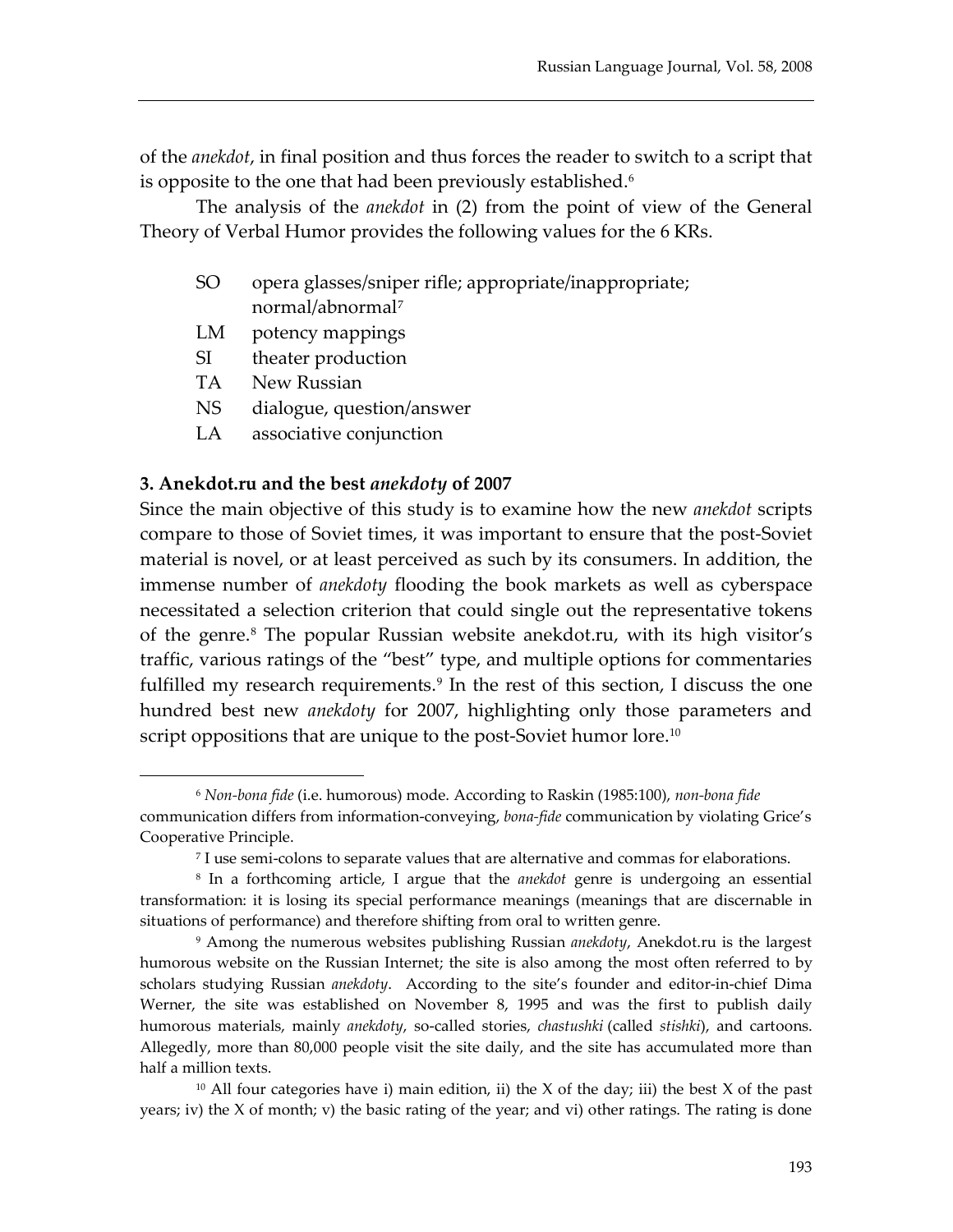A taxonomical clarification is in order at this point. Raskin (1985) argues that there are only three main kinds of *aggressive* humor: sexual, ethnic, and political.[11](#page-8-0) This taxonomy has proved helpful for contrastive-type studies, and I implement it in Section 4 of this article. Nonetheless, Raskin's criteria for categorizing a certain *anekdot* are vague. If one starts with the classification of the sexual and ethnic *anekdoty* in our database, for example, it is problematic to tag all remaining *anekdoty* as political. Consider (5), for instance:

(5) Дочь учится на повара. Мать: - А вам разрешают есть то, что вы приготовили? Дочь (сквозь слезы): - Нас заставляют. [12](#page-8-1)

Raskin defines political humor very broadly and includes in the category comic situations that target "the life of entire societies under a political regime" (Raskin 1985:222). However, the script opposition in (5) is valid irrespective of a political leader, regime, or institution. Furthermore, (5) fulfills none of the criteria for ethnic or sexual humor. For the purposes of this study, I dub *anekdoty* similar to (5) *social* and discuss them as a separate political subgroup.

The set of ethnic *anekdoty* in the Best of 2007 List is surprisingly limited. The only ethnic groups targeted are Americans and Jews, whereas in Soviet times it was usually the Georgians, Ukrainians, or the Chukchis who evoked uneasiness among the Russians, and were therefore targeted in the ethnic humor lore. [13](#page-8-2) For instance, the *anekdot* called "Wisdom from American military manuals and other military sources," manipulates the ethnic script of stupidity in most of its thirty-seven separate jab lines, cf. (6):

on a -2 to +2 scale (the zero is included) with -2 being the lowest (*uzhasno*) and +2 the highest rating (*otlichno*). Ratings from all users are combined to give three different types of ratings: i) overall number of users who have rated an item, ii) overall score received by all participating voters, and iii) average rating (the average rating also includes the number of voters and the total score). Users can also supply comments to accompany their rating; the comment field is optional and often utilized. The rating of the best *anekdoty* of 2007 also includes the date of their publication and their submitter.

<span id="page-8-0"></span><sup>11</sup> Raskin believes that humor is, by nature, aggressive as it targets negative aspects of human life. However, one should note that the GVTH allows for an empty value of the TA KR, i.e., for jokes that do not ridicule a particular person or thing.

<span id="page-8-2"></span><span id="page-8-1"></span><sup>&</sup>lt;sup>12</sup> A daughter is studying to become a cook. Her mother (asks), "Do they allow you to eat what you have made?" The daughter replies (in tears), "They force us to."

<sup>13</sup> There is also a single punch line aimed at the Ukrainians in a political *anekdot*.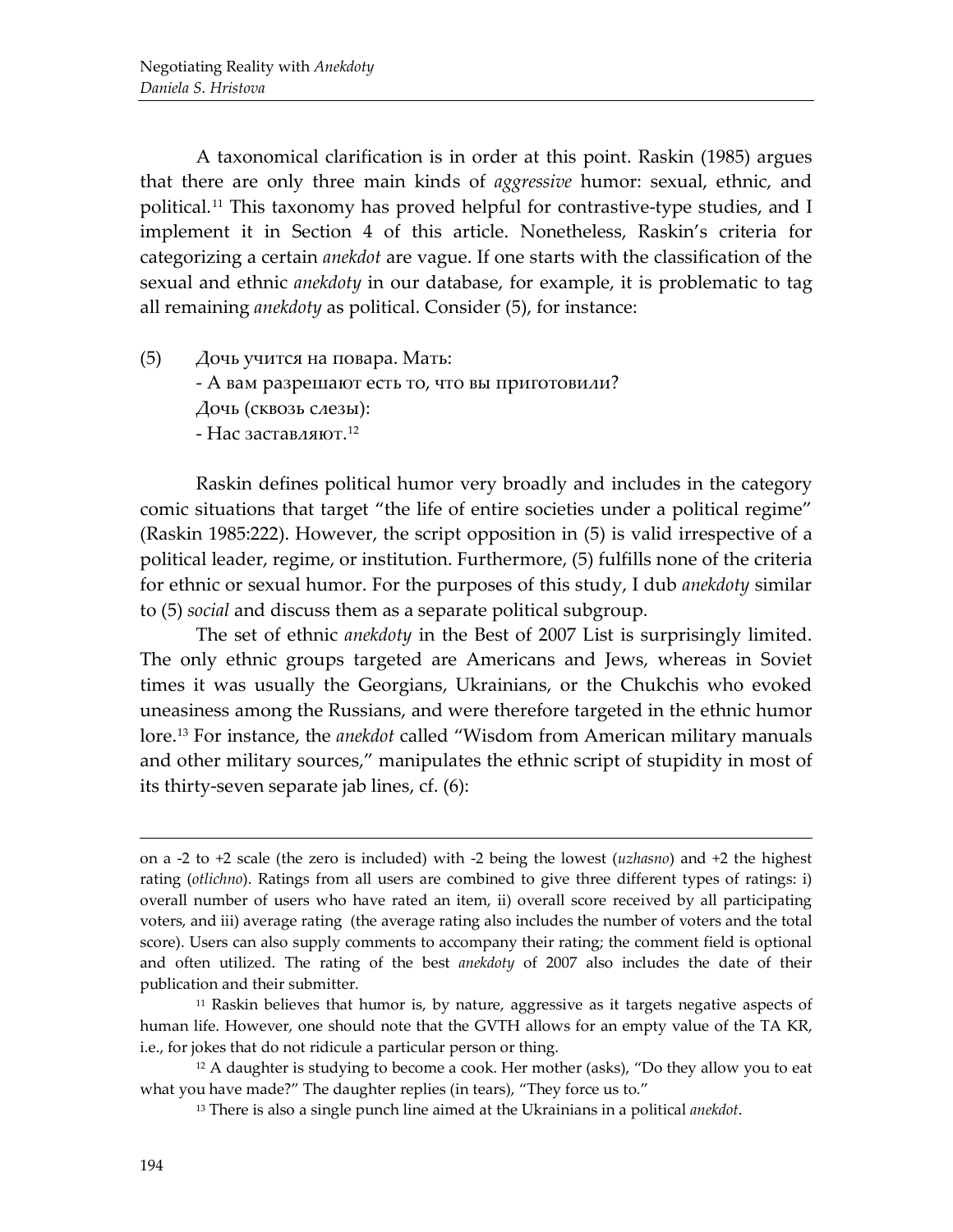(6) Бомбардировка с самолетов В-52 очень точна. Бомбы всегда гарантированно падают на землю.[14](#page-9-0)

Jews, who have always been in the center of the Russian humor repertoire, continue to be common ethnic protagonists. Two *anekdoty* explore the "Rabinovich" prototypical cunning and the well-known Jewish humor script *query/answer*, e.g., "Еврейский SQL сервер отвечает запросом на запроc" ("The Jewish SQL server answers queries with queries"). One *anekdot* is a translation from Hebrew and therefore properly belongs to Jewish humor lore. Still, it deserves mention, since it is the only *anekdot* that uses epistle as a narrative strategy: first, the wife writes a letter to inform her husband that she is leaving him for his brother; then the husband replies with another letter to inform her that he just won the lottery and, by the way, his wife's new lover and his brother used to be a woman. Thus the real script opposition *brother lover/sex change* is revealed in the *post scriptum* punch line of his letter: his brother Ariel used to be called Ariella.

At least thirty-two *anekdoty* focus on sexual, gender, or gender-related family issues. This relatively high number points to the fact that the proliferation of sexual *anekdoty* that began during *perestroika* continues to mark the daily Russian discourse, cf. Draitser 1999. The popular scripts and script oppositions of the past also carry over. Here we find the popular themes of a husband catching his wife with a lover, a professor's involvement with his female students, genital size as a marker of masculinity, Vovochka's sexual ignorance, rape as consensual intercourse, the anti-air defense army forces as the "designated" homosexuals, etc. Old scripts may engage new sexual nuances and thus achieve a richer humorous effect. The *anekdot* in (7), for example, explores the Soviet script of the female worker as subject to sexual exploitation. The masculine gender of the adjective *grustnyi* and the past tense form *byl*, however, unmistakably point to the fact that now the men also join in:

- (7) Чего такой грустный?
	- У директора был.
	- Орал?

 $\overline{a}$ 

- Анал... [15](#page-9-1)

<sup>15</sup> "Why are you so sad?"

"I was at the director's office…"

<span id="page-9-1"></span><span id="page-9-0"></span><sup>&</sup>lt;sup>14</sup> Attack from a B-52 bomber is always precise. The bombs are always guaranteed to hit the ground.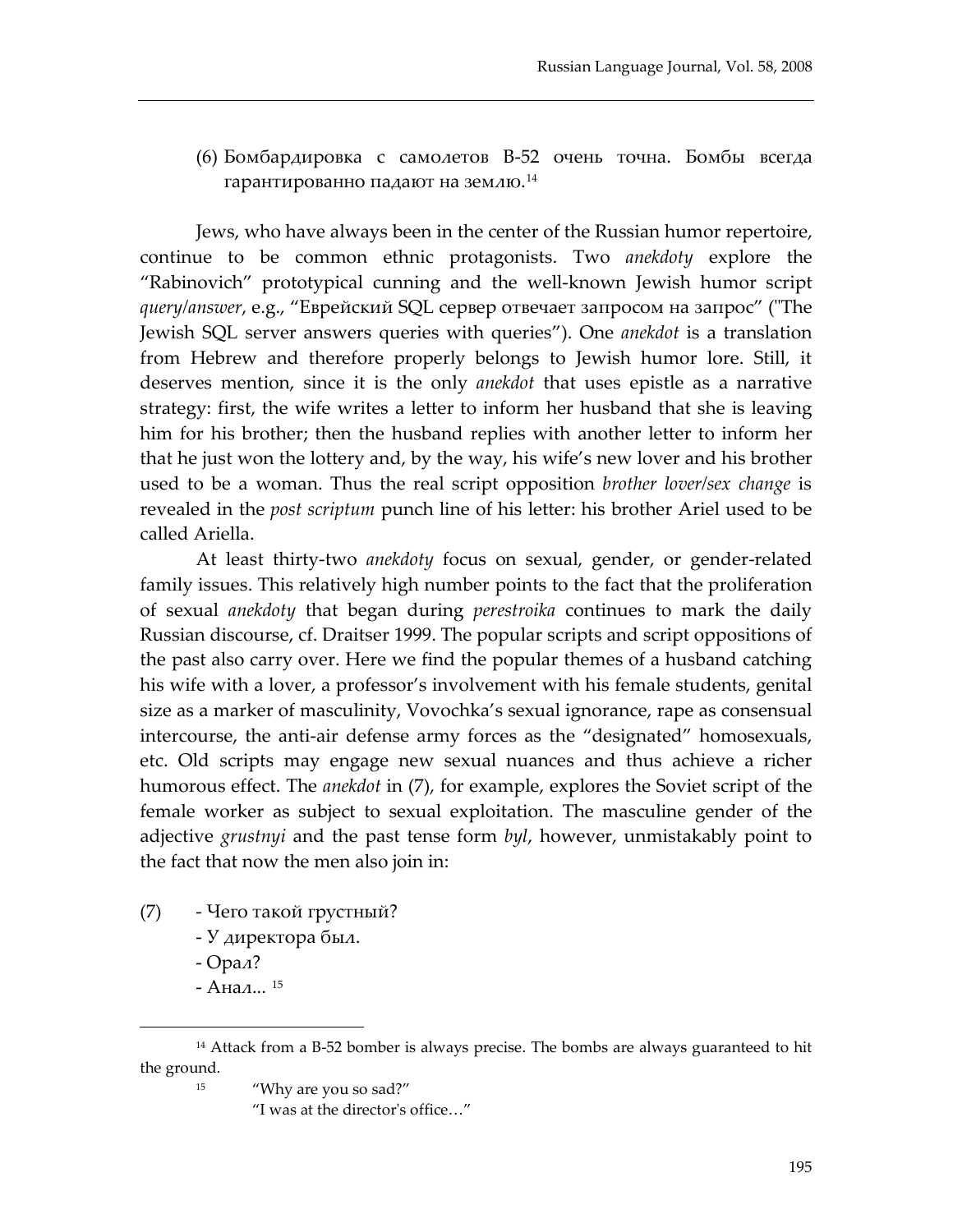Sexual scripts reflecting similar novel phenomena are ranked very high in the chart. For instance, the *anekdot* about two rich and sexy girls "picking up" a penniless engineer from Biriulevo at a bus station, spending an extravagant night with him and months later nostalgically remembering the event ranked as number one for almost ten months, only to move to second place in mid-December.[16](#page-10-0) Internet and other electronic devices as facilitators of erotic arrangements or sources of disgraceful embarrassment also receive their due attention. [17](#page-10-1)

In addition to Target and Script Opposition, Language is the other Knowledge Resource that sets apart the 2007 sexual *anekdoty*. Given that the proliferation of *mat* in the last fifteen years might have diminished our sensitivity to foul language, it still holds true that the language of these sexual *anekdoty* ranks low on the vulgarity scale. The only two sexually foul lexemes one finds are *trakhat'sia* 'to fuck' (twice) and *gandon '*condom', the latter as a reference to a person in otherwise non-sexual context. Compared to other *anekdoty* where one stumbles upon plenty of *pizdorvanets* 'cunt-chaser,' *pidaras* 'queer, homosexual,' etc., it is evident that the sexual *anekdoty* do not rely on the use of *mat* for humorous affect.

Similar to ethnic and sexual *anekdoty*, the "social" *anekdoty* (see above) present old script oppositions in a new light. The Soviet moral issues of drinking, reverence, and proper behavior, for example, now benefit from situation props that include modern computer gadgets, traffic jams, and trendy restaurants. Worthy of note in this group is an *anekdot* that uniquely superimposes the problem of global warming onto a typical Russian script. Opening with Pushkin's lines from "Evgenii Onegin," the *anekdot* first demonstrates how the old cultural chasm between the intelligentsia and peasantry, between the city and village, frequently used in the past to induce laughter, can finally be bridged. The script of stupidity is further developed in the punch line that reveals the ultimate outcome of the process:

(8) Классические строки: - Зима! Крестьянин, торжествуя,

<span id="page-10-1"></span><span id="page-10-0"></span><sup>&</sup>quot;Did he yell at you?/Oral?" (The past tense form *oral* of the verb *orat'* "to shout, to yell" in Russian is homophonic with *oral* as in 'oral sex.')

<sup>&</sup>quot;No, anal…"

<sup>16</sup> See note 36, below.

 $17$  Cf. (19), which I discuss in 4.2, below.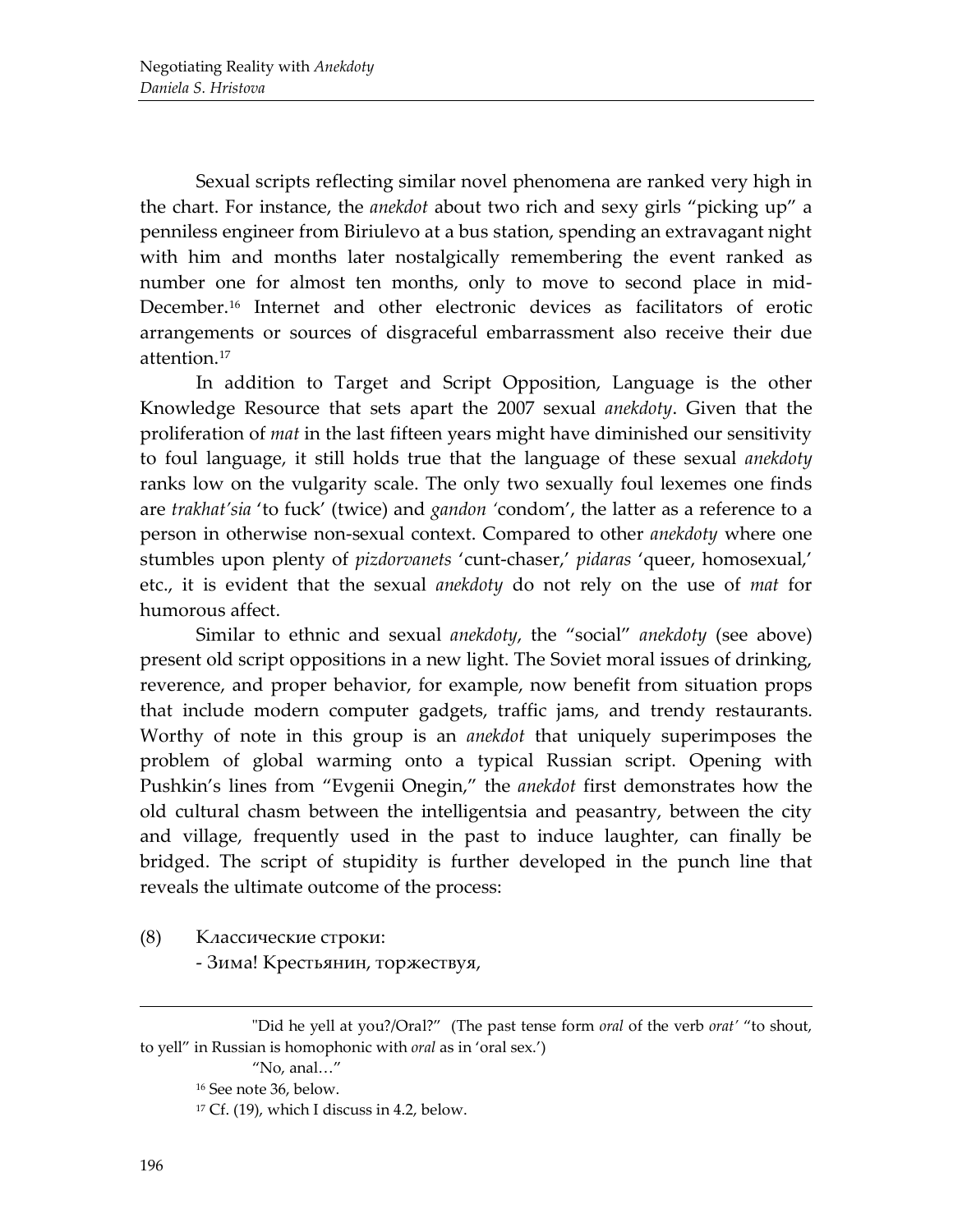На дровнях обновляет путь...

Еще 100 лет назад всем все было понятно. Мой отец объяснял мне, что такое дровни. Я объясняю сыну, кто такой крестьянин. Похоже, мой сын будет объяснять своему, что такое зима. [18](#page-11-0)

Jokes that denigrate political or administrative institutions and their representatives epitomize political humor. *Anekdoty* about members of the Duma, traffic police officers, army representatives or political figures such as Putin, Genadii Onishchenko, Medvedev, Lushkov, etc. constitute the bulk of the political *anekdoty* on anekdot.ru. A favorite prop for the KR SI is an encounter between a traffic policeman, the *gaishnik*, and a driver of a Bentley, Mercedes 600, or Lexus. As in Soviet times, the army officers represent a favorite target group; they are usually cowards and scoundrels lacking the courage to defend their honor precisely because they are cowards and scoundrels.<sup>[19](#page-11-1)</sup> In view of the thenapproaching 2008 presidential elections, another preferred script concerned the alleged popularity of Putin's party "United Russia" and its predicted election victory. Of the three *anekdoty* featuring Putin personally, the one about him and Bush fishing together on the Volga river enhanced *Time* magazine's article about Putin as Person of the Year.<sup>20</sup>

"Lieutenant, you are a coward and rascal. I challenge you to duel!"

"I will not come."

"Why not?"

 $\overline{a}$ 

"Because I am a coward and rascal."

"Вольдемар, а почьему фас нэ кусают?"

"Меня нельзя."

Putin and Bush are fishing on the Volga River. After half an hour Bush complains, "Vladimir, I'm getting bitten like crazy by mosquitoes, but I haven't seen a single one bothering

<span id="page-11-1"></span><span id="page-11-0"></span><sup>18</sup> Those classic lines: "Winter! The peasant, enchanted, breaks a new trail with his sleigh…" Some hundred years ago everything in these lines was clear. My father explained to me what "sleigh" was. I will explain to my son what "peasant" is. Similarly, my son will explain to his own son what "winter" is.

<sup>19</sup> "Поручик, вы трус и подлец. Я вызываю вас на дуэль!" "Я не приду." "Почему?" "Потому что я трус и подлец."

<span id="page-11-2"></span><sup>20</sup>Путин и Буш в России на рыбалке. Закинули удочки, Путин сосредоточенно смотрит на поплавок. Буш шлепает себя то по щеке, то по лбу, то по шее, весь исчесался. Смотрит на Путина - тот спокойно следит за поплавком.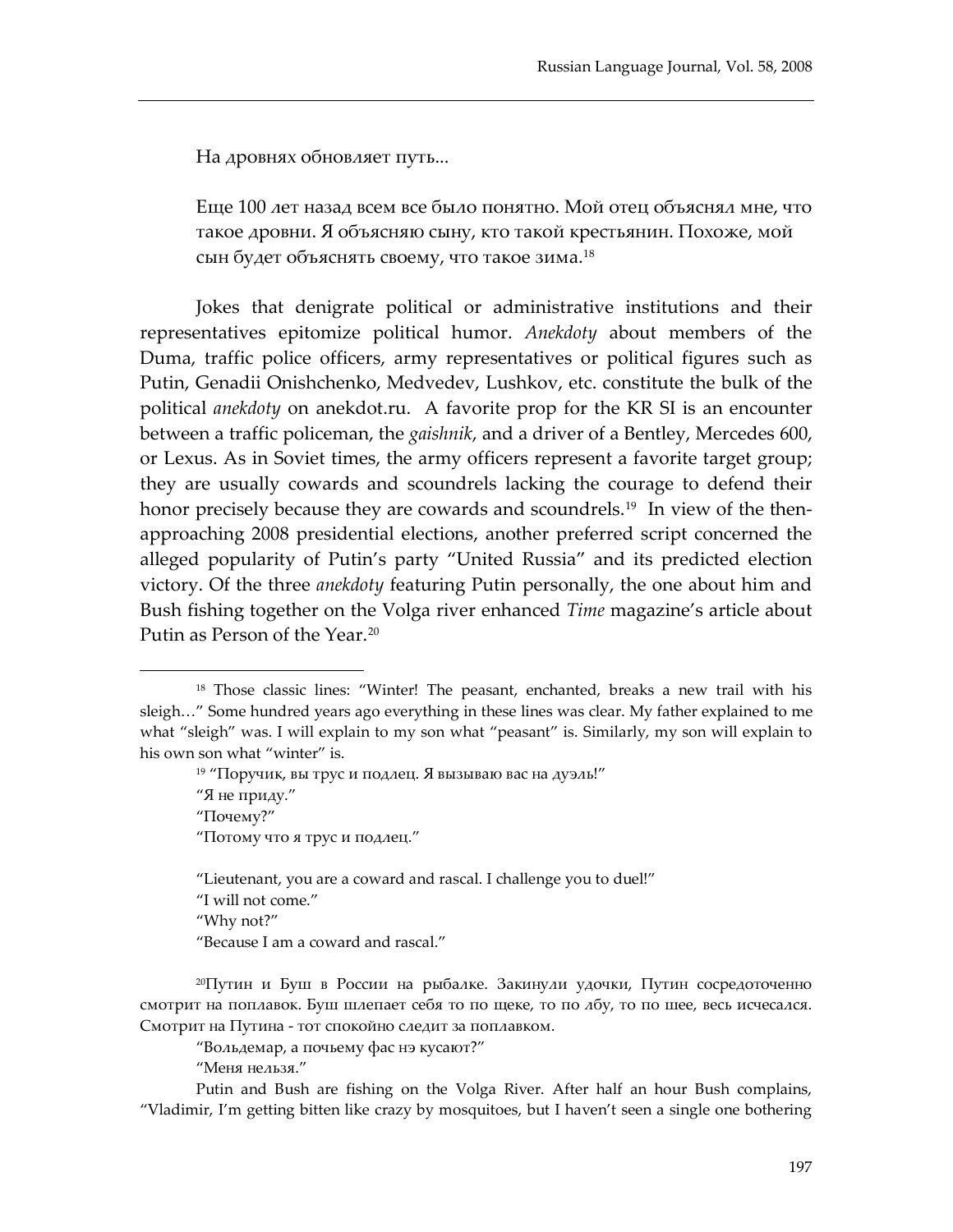In addition to *denigrating* jokes, political humor also includes *exposure anekdoty*, *anekdoty* that reveal economic shortages or lack of political freedom and civil liberties. Similar to most Soviet *anekdoty*, some *anekdoty* in our database do not solely pursue humorous ends but overtly draw the reader's attention to the problematic issue at hand, cf. (9) and (10):

(9) В стране полное взаимопонимание: народу нахрен не нужна эта власть, власти нахрен не нужен этот народ.<sup>[21](#page-12-0)</sup>

(10) Рабам давали еды и одежды ровно столько, сколько бы им хватило для того, чтобы они смогли продолжить работать. Ничего существенного, в принципах формирования зарплаты, с тех пор не изменилось. $^{22}$  $^{22}$  $^{22}$ 

The category of *exposure* political humor also includes narratives dealing with Russians' existence under the political regime of Putin. At least seven *anekdoty* engage scripts of every day life survival techniques, violence, business dealings, etc. I finish my overview of the anekdot.ru's rank list with the best *anekdoty* of 2007. Note how (11) opposes the scripts of God's punishment and one's word of honor to bring forward the superimposed script of violence:

(11) "Ваш банк дает кредиты под честное слово?" "Без проблем..." "А если я не верну?" "Вам будет стыдно перед Всевышним когда предстанете." "Когда это еще будет..." "Вот, если пятого не вернете, шестого предстанете." [23](#page-12-2)

you." Putin: "They know better than that." (This is the English version of the joke that appeared in *Time* magazine, December 4, 2007, cf.

http://www.time.com/time/specials/2007/printout/0,29239,1690753\_1690757\_1690766,00.html)

<span id="page-12-0"></span> $21$  "There is a mutual understanding in this country: the people don't need their shitty government, and the government doesn't need its shitty people."

<span id="page-12-2"></span><span id="page-12-1"></span> $22^{\prime\prime}$ They used to give slaves only enough meals and clothes so that they could continue working. Essentially, nothing has changed in the principles of salary negotiation."

<sup>&</sup>lt;sup>23"</sup>Does your bank give loans for my word of honor?"

<sup>&</sup>quot;No problem..."

<sup>&</sup>quot;And what if I don't return it?"

<sup>&</sup>quot;Then you will be ashamed when you appear before the All Mighty."

<sup>&</sup>quot;But that's far in the future, right?"

<sup>&</sup>quot;If you don't return it on the fifth, on the sixth you will meet him."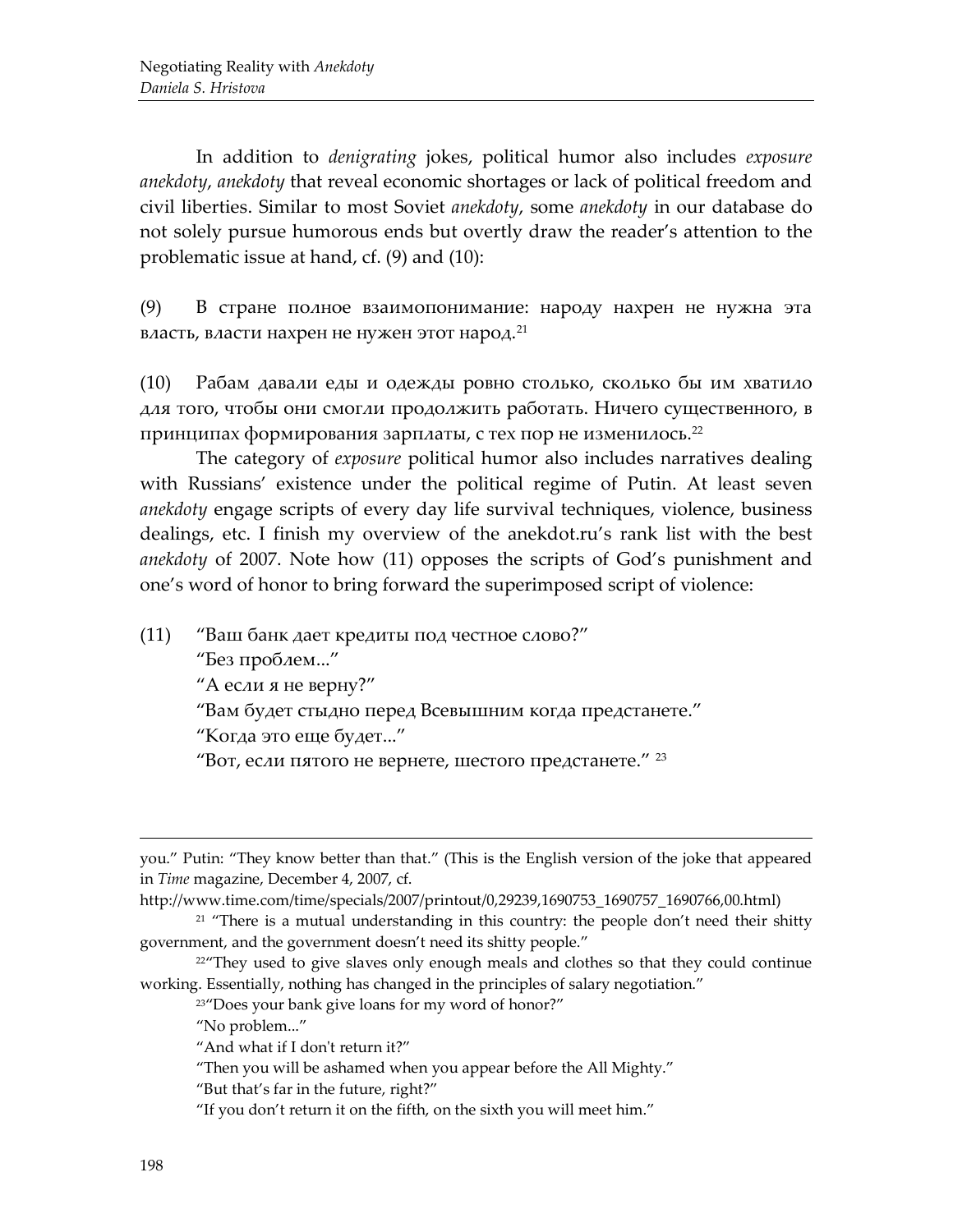# **4. From the ruble of totalitarianism to the post-***perestroika bak***: Soviet vs. Post-Soviet** *anekdoty***[24](#page-13-0)**

The discussion in the previous section has already outlined some of the features that characterize the latest post-Soviet *anekdoty*. In this section, I focus on concrete examples that best represent the Soviet and post-Soviet times. The main objective of the contrastive examination is to delineate the formal differences between representative samples of the periods in light of the GTVH.

## 4.1 Political *Anekdoty*

 $\overline{a}$ 

Soviet political *anekdoty* are remarkably simple in their structure, exhibiting a script opposition between what is expected from political leaders and institutions, and what they really represent. Consider (12), for example, with its wonderful articulation of the script opposition "good/bad":

(12) Ленин показал, как можно управлять. Сталин показал, как нельзя управлять. Хрущев показал, что всякий дурак может управлять. Брежнев показа*л,* что не всякий дурак может управ*л*ять.<sup>[25](#page-13-1)</sup>

A large number of political *anekdoty* that emerged in the *perestroika* years share this sophisticated simplicity. However, the most noteworthy aspect of the post-Soviet political humor is the novel adaptation of the Vovochka *anekdoty* for political objectives. [26](#page-13-2) As suggested by the meta-jokes in (14), (15) and (16), the fact of Putin's presidency changed the status of the old Vovochka cycle for the duration of that presidency:

<sup>&</sup>lt;sup>24</sup> I borrow the phrase "the ruble of totalitarianism" from Draitser 1998.

<span id="page-13-1"></span><span id="page-13-0"></span><sup>25</sup> Lenin showed us how to govern, Stalin showed us how not to govern, Khrushchev showed us that any fool can govern, and Brezhnev showed us that not every fool can govern.

<span id="page-13-2"></span> $26$  As suggested below (see fn 31), the Vovochka cycle was first transferred into the political domain during Lenin's time. I am grateful to my second reviewer for supplying the early Soviet *anekdot* that establishes the connection between Vovochka, a diminutive of the short form of "Vladimir," and Vladimir Lenin:

Сидит Вовочка на уроке грустный, к девочкам не пристает, мальчиков не бьет, даже матом не ругается.

Марья Ивановна в ужасе спрашивает: "Вовочка, что случилось?"

<sup>-</sup> Брата Сашу повесили!

Vovochka is sad in class; he doesn't tease the girls, he doesn't beat the boys, and he even doesn't curse.

Distressed, Maria Ivanovna asks: "Vovochka, what happened?"

<sup>&</sup>quot;My brother Sasha has been hung."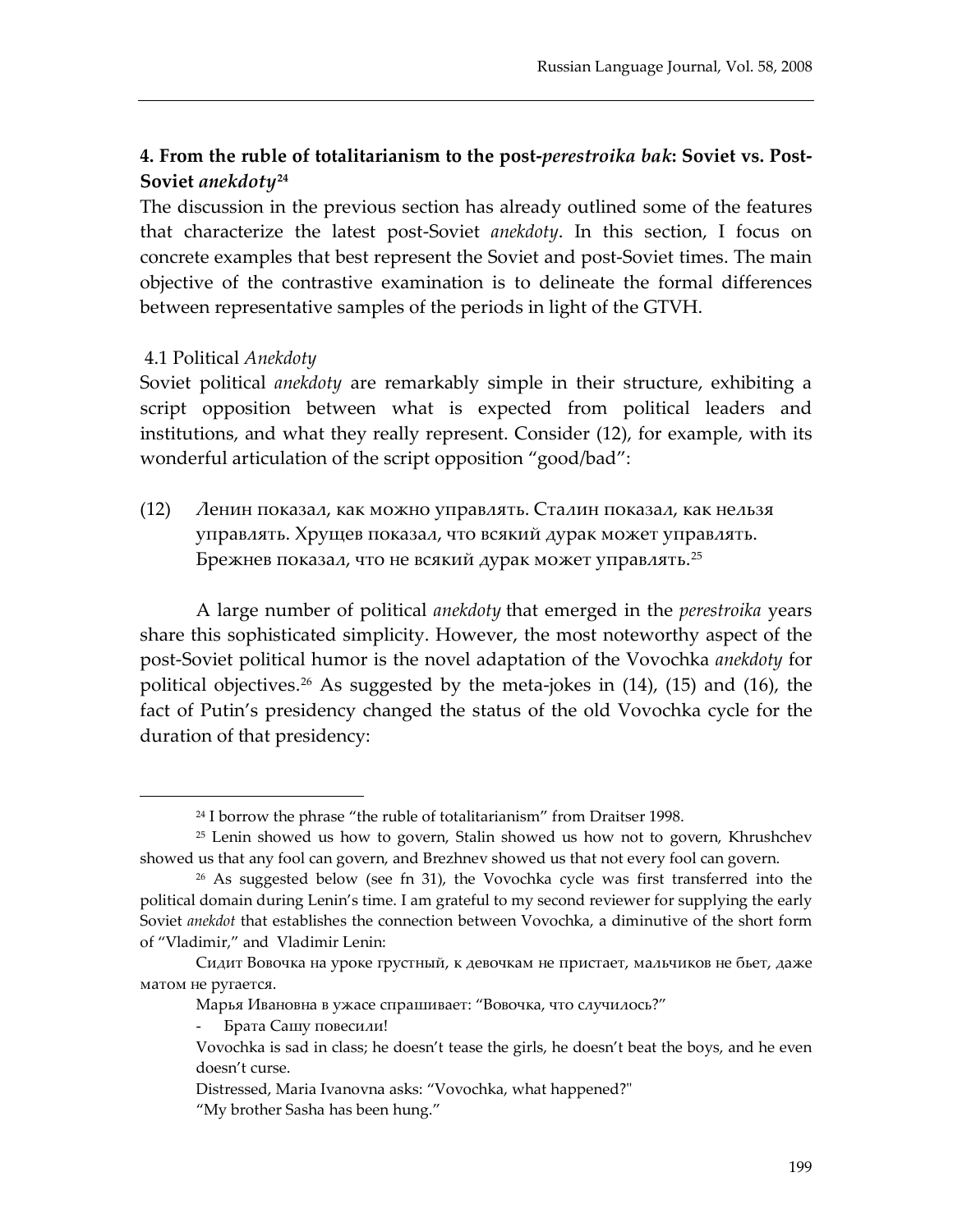(13) Первый указ президента РФ: "Все старые анекдоты про Вовочку считать политическими"[27](#page-14-0)

(14) После 2 марта анекдоты про Вовочку перестают считать политическими. $^{\mathrm{28}}$  $^{\mathrm{28}}$  $^{\mathrm{28}}$ 

(15) До марта 2008, все анекдоты про Вовочку считать политическими... После марта 2008 года - закрыть удаффком и считать вне закона все анекдоты про медведя.<sup>[29](#page-14-2)</sup>

Let us begin by looking at the Knowledge Resources of a typical nonpolitical Vovochka *anekdot*, exemplified in (16):

(16) Вовочка пишет учительнице: "Марь Иванна! Я Вас люблю!" Учительница возмущена: "Я не люблю маленьких детей!" Boвочка: "A у нас их не будет!"[30](#page-14-3)

===============================================================

The table 4.1 sums up the GTVH analysis of (16):

#### **Table 4.1.**

 $\overline{a}$ 

• Script opposition (SO): sex/no sex (with Maria Ivanovna), low/high culture, normal/abnormal

<span id="page-14-0"></span><sup>&</sup>lt;sup>27</sup> "The first decree of the President of the Russian Federation: "All old jokes about Vovochka are henceforth considered to be political."

<sup>&</sup>lt;sup>28</sup> "After March 2, the jokes about Vovochka stop being considered political."

<span id="page-14-2"></span><span id="page-14-1"></span><sup>29</sup> "Until March 2008, all anecdotes about Vovochka are considered to be political... After March 2008, the website udaff.com is to be shut down and all anecdotes about bears are to be considered against the law."

The unique way in which this *anekdot* targets the current Russian president Dmitry Medvedev as well as the website udaff.com calls for comment. Similar to the *anekdoty* about Vladimir Putin, the basis for Medvedev's *anekdoty* is the president's name: *"medved"* in Russian means 'bear.' Hence, any joke that aims at bears brings with it an allusion to President Medvedev, and therefore could be considered political. Currently, of all the bear images populating the Russian mental space there is no more popular bear than the icon of the prevalent Russian Internet slang of *padonkaff*. Udaff.com is the website where this slang originated and continues to blossom.

<span id="page-14-3"></span><sup>&</sup>lt;sup>30</sup> "Vovochka writes to his teacher: "Mar' Ivanna! I love you!"

The teacher is outraged: "I do not like small children!"

Vovochka: "But we won't have any children!"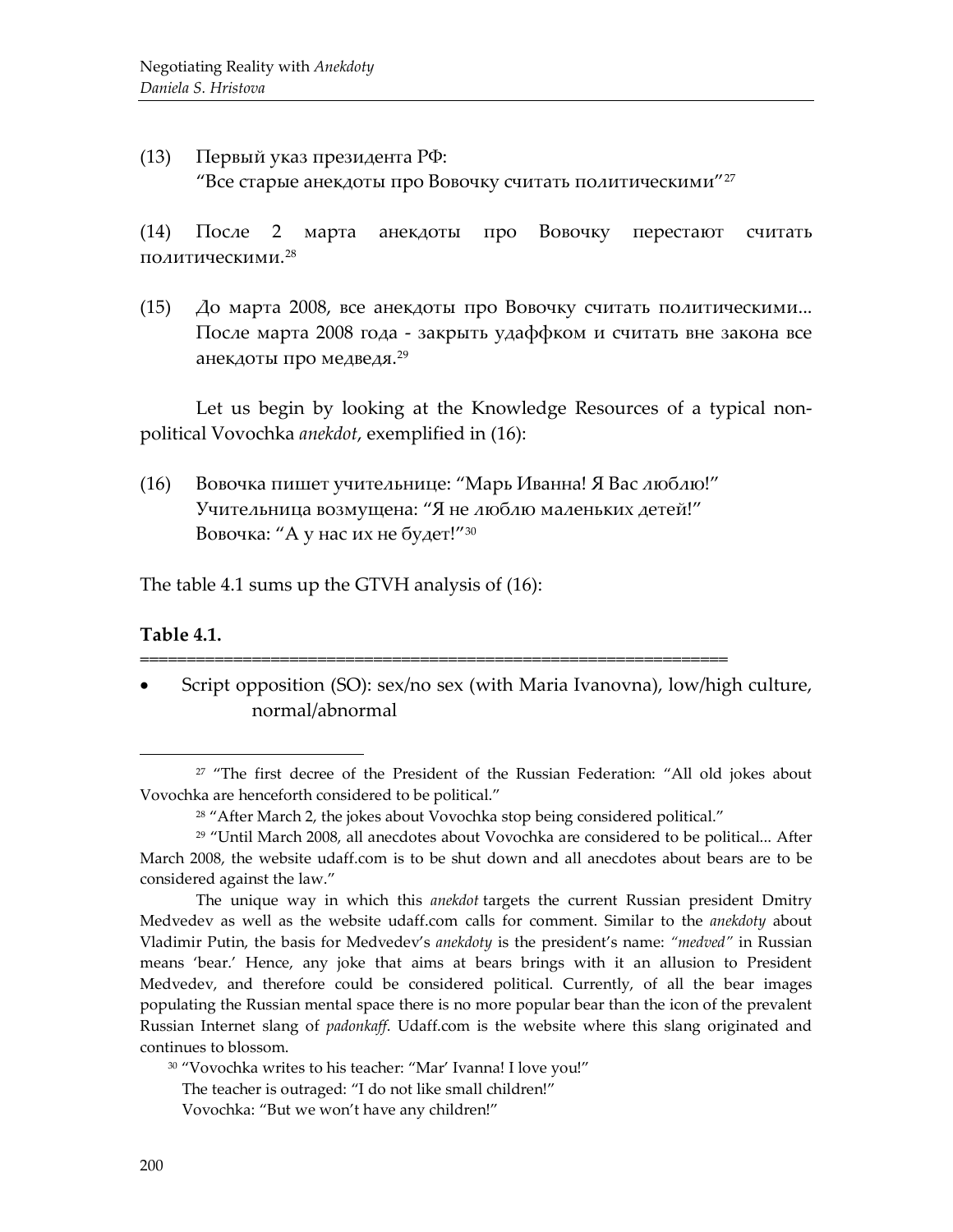- Logical Mechanism (LM): reasoning from false premises
- Situation (SI): teacher/pupil interaction
- Target (TA): Vovochka (and Maria Ivanovna)
- Narrative Strategy (NS): Narrative introduction followed by dialogue

===============================================================

• Language (LA): *liubliu, ne,* etc., sexual references

The Knowledge Resource Script Opposition of (16) is "sex/no sex" and can be abstracted into the high-level SO "normal/abnormal." I have also added the opposition "low/high culture" as a mid-level SO as it is Vovochka's primitive nature, savagery, and hypersexuality that thematically links the *anekdoty* about him in one cycle. The Logical Mechanism of "reasoning from false premises" establishes the grounds for Vovochka's reply when he interprets the teacher's answer as referring to the possible outcome of their sexual relationship, rather than to his age. The Situation is obviously that of the teacher/pupil interaction, and the target is clearly Vovochka. The Narrative Strategy is among the most common formulas for *anekdoty* in general, and the Language units are remarkably untainted by the usual *mat* expressions.

Consider now the political Vovochka *anekdot* in (17).

(17) "Вовочка, ты кем хочешь быть когда вырастешь?" "Президентом, Марь Ивановна!" "Вовочка, но для этого надо учиться!" "Марь Иванна, не сушите мне мозги! Вчера записался на дзю-до. Накачаюсь, всем пасть порву, в сортире замочу! Вот увидите!"[31](#page-15-0)

Whereas Maria Ivanovna believes that assiduous studying is needed for political success, Vovochka is confident that it is judo that will propel him into the presidency. Thus the "bodily-kinesthetic/logical intelligence" SO replaces the sexual SO of (16). As suggested by table 4.2, "reasoning from false premises" or "false analogy" are the most frequent LMs of the Soviet Vovochka *anekdoty*. Yet the political *anekdoty* often rely on the "false parallelism," or "field restriction" LM, as in (17), to bring about laughter: as the political reality demonstrates, what

<sup>&</sup>lt;sup>31</sup> "Vovochka, what do you want to become when you grow up?"

<sup>&</sup>quot;President, Mar' Ivanovna."

<sup>&</sup>quot;Vovochka, you need to study for this."

<span id="page-15-0"></span><sup>&</sup>quot;Mar' Ivanovna, don't mess with my head. Yesterday, I started judo lessons. I'll get pumped up, break your jaw and bump you off in the shithouse! You'll see."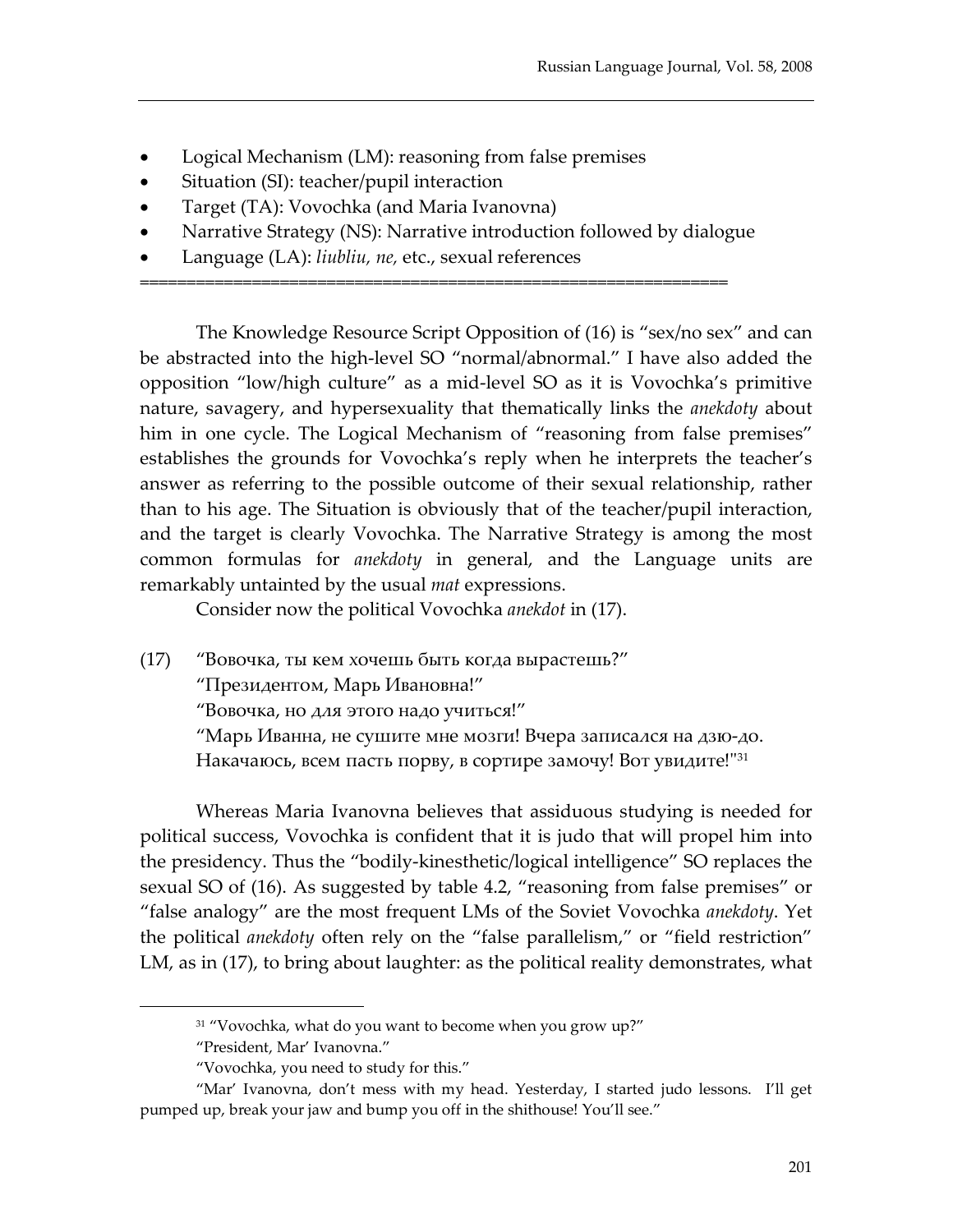Vovochka says holds true, but for the restrictive domain of only one person. The LA is also notably different: substandard, often criminal slang that "ratchets up rhetoric of violence" (Gorham 2008) now replaces the old foul language. In point of fact, the political Vovochka *anekdoty* bring forward all aspects of Putin's linguistic identity as depicted by Gorham 2008: technocrat, *delovoi* (man of action), *silovik* (strong man) (as in (17) above), *muzhik* (man of the people), and patriot. Frequently, the text centers on excerpts from Putin's speeches. For instance, "в сортире замочу" in (17) comes from one of Putin's most notorious speeches from 1999: "Мы будем преследовать террористов всюду. Eсли в туалете поймаем, то и в сортире их замочим" (as quoted in Gorham 2008).<sup>[32](#page-16-0)</sup>

# **Table 4.2.**

• Script opposition: bodily-kinesthetic/logical intelligence, good/bad, normal/abnormal

===============================================================

===============================================================

- Logical Mechanism: field restriction
- Situation: teacher/pupil interaction
- Target: Vovochka Putin (and Maria Ivanovna)
- Narrative Strategy: dialogue
- Language: political, violent jargon

The relocation of the little boy Vova with his embarrassing questions and straightforward thinking into the space of political humor represents a significant change in at least three respects. First, among all the characters populating the Russian *anekdoty,* Vovochka was the only one lacking a real-life prototype. For instance, while Chapaev is the Red Army hero of the Russian Civil War, the Soviet Vovochka was just a little boy who often embarrassed his school teacher Maria Ivanovna with his obscene remarks. Or, as Graham succinctly describes it, he is "the archetypal foul-mouthed class clown of Russian jokelore" (Graham 2003:223). The Vovochka of the post-Soviet *anekdoty* not only stands for a real political figure, but pokes fun at *the* most powerful man in Russia today, Vladimir Vladimirovich Putin.<sup>[33](#page-16-1)</sup> Second, as demonstrated by (16)

<span id="page-16-0"></span> $32$  "We will chase the terrorists everywhere. If we catch them in the lavatory, then we'll bump them off in the shithouse."

<span id="page-16-1"></span><sup>33</sup> As happened with the earlier *anekdoty* which associated Vovochka with Vladimir Lenin, the similarity of Putin's first name with the base form Vladimir, from which the diminutive Vovochka is derived, has facilitated the adaptation process.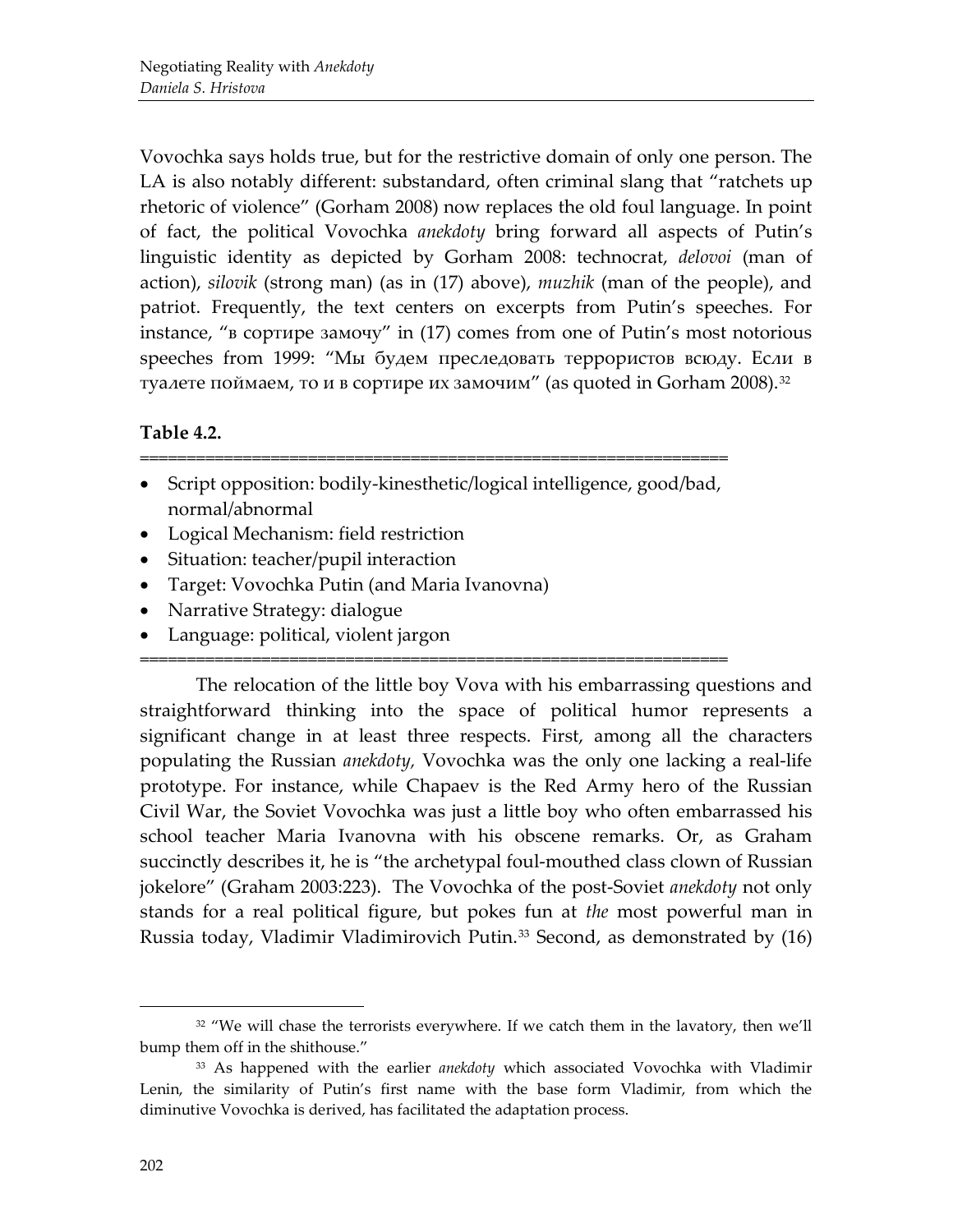and (17), the Soviet and Putin Vovochka *anekdoty* share similar SI and TA KRs; it is the SO, LM and LA that differentiate the two cycles.

Finally, the political *anekdoty* about Vovochka establish not only a new joke cycle, but also create a second-generation cycle, i.e., a *para-joke* cycle, cf. Attardo 2001:70. Note, however, that instead of an implicit intertextual reference, the political Vovochka *anekdoty* introduce an explicit intertextuality with the original cycle. The humorous effect achieved by double reference to the political figure of Putin as well as to the Soviet Vovochka character is remarkable: the political Vovochka *anekdoty* are among the best specimens of post-Soviet humor lore.

#### **4.2 Sexual** *Anekdoty*

 $\overline{a}$ 

Raskin 1985 divides sexual humor into four main types: i) sexual/non-sexual opposition in a sexually neutral context (overt, unspecified); ii) sexual/non-sexual opposition in an overt, specified sexual context; iii) non-sexual opposition in explicitly sexual humor; and iv) specific sexual opposition in explicitly sexual humor. Although the boundaries between these different categories are fuzzy and often blurred, instances of the third type clearly emerge as a novel tendency in the post-Soviet sexual *anekdoty*. I hypothesize that this new direction, together with the curtailed use of *mat* for humorous effect, represents the main difference between the sexual *anekdoty* in the two periods.

Draitser's "Making war, not love: gender and sexuality in Russian humor" (Draitser 1999) is the best textual study of the Russian sexual jokelore thus far. There is no sexual script left unexamined in his discussion. Numerous *anekdoty* articulate the motifs of women as prostitutes, fools, sexually insatiable creatures, and wives constantly demanding money and material things from their husbands. The "male" scripts illustrate the Russian male's sexual looseness, alcoholism, sexual prowess or lack thereof, and negative attitudes towards masturbation, cunnilingus, and orgasm. The one constant feature of all texts is that they express a male-dominant point of view. Women's denigration through oral aggression and language thus becomes the main expression of this domination. Of the numerous *anekdoty* that exemplify the sexism of the Soviet jokelore, I chose the text in (18) for two reasons: its sexual explicitness and the constant recurrence of the script of the woman's greater sexual experience:<sup>[34](#page-17-0)</sup>

<span id="page-17-0"></span><sup>&</sup>lt;sup>34</sup> Draitser points out that the same script shows up in a variant joke playing on a Russian-brand car, Moscovite-412 in Ivanova (1996 )as well as in Tertz (Sinyavsky) (1980) in a moderate version of the punch line: "I was her 67<sup>th</sup>, she was my 44<sup>th"</sup> (Draitser 1991:59).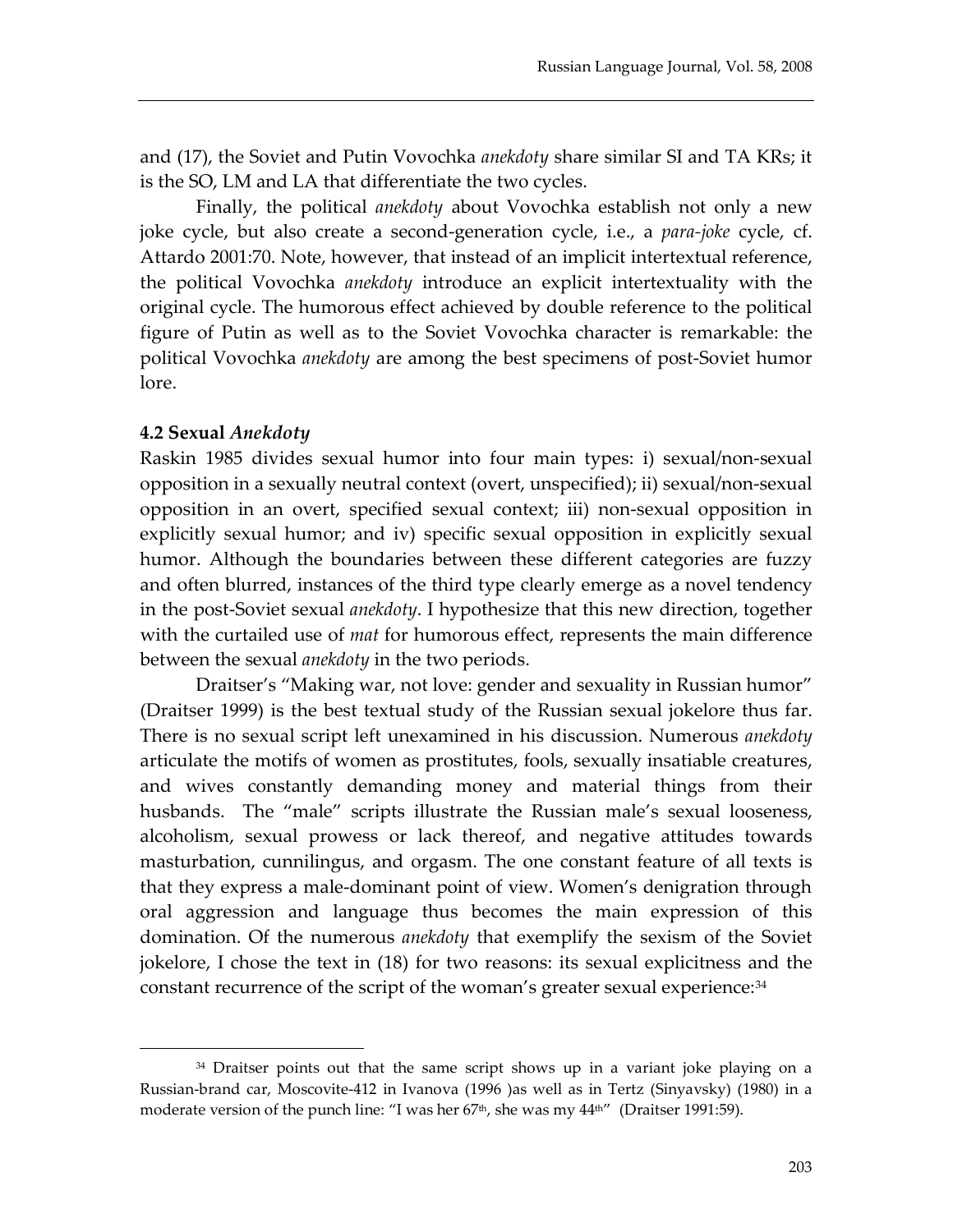(18) A young man makes love to his sweetheart for the first time. "My dear, I know your name is Marina. But I will call you Eve from now on," he says. Sitting in the chair and smoking, his beloved asks: "Why?" "Because you're the first woman in my life, as Eve was for Adam." "Then I will be calling you Boeing." "Why?" "Because you're my  $747<sup>th</sup>$ ." (Private collection, as quoted in Draitser

1991:59)

Compare (18) to (19).

(19) Парень я не городской и подключился к Интернету недавно. Ко мне сразу стали приходить предложения увеличить член. Я, конечно, понимаю, что такие письма, с абсолютно одинаковым текстом, рассылаются миллионам интернетчиков, но все равно решил им написать следующее: "Я, Федулкин – простой деревенский парень и у меня член длиной 30 сантиметров. Не верите? Спросите любого в селе Верхние Фундуки, что в Новгородской области. Поэтому не присылайте мне своих писем." Но спам приходить не перестал, а стал чуточку длиннее, потому что предложение увеличить член стало заканчиваться таким текстом: "А вот простой деревенский парень Федулкин нам поверил, и теперь у него член 30 сантиметров длиной. Не верите? Спросите любого в селе Верхние Фундуки, что в Новгородской области."[35](#page-18-0)

The *anekdot* in (19) is indicative of the tendency in the Russian sexual jokelore to manipulate non-sexual oppositions in explicitly sexual humor. Although sexual images immerse the reader in a sexual situation, the *anekdot*'s Script Opposition is the classical "smart/dumb" opposition situated in a twenty-

<span id="page-18-0"></span><sup>&</sup>lt;sup>35</sup> I am not a city guy and only recently got connected to Internet. Offers to enlarge my private part started coming immediately. I, of course, understand that such letters, with absolutely identical texts, are sent to millions of Internet subscribers, but all the same decided to write them the following: "I, Fedulkin, am a simple village guy and my member is 30 centimeters long. You don't believe it? Ask anybody in the village of Verkhnie Funduki (Upper Filberts) in the Novgorod region. So don't send me your letters anymore." But the spam didn't stop coming; in fact it became a little longer as the offers for member enlargement started ending with the following text: "And here is a simple village guy Fedulkin who trusted us and now his member is 30 centimeters long. You don't believe it? Ask anybody in Verkhnie Funduki located in the Novgorod region."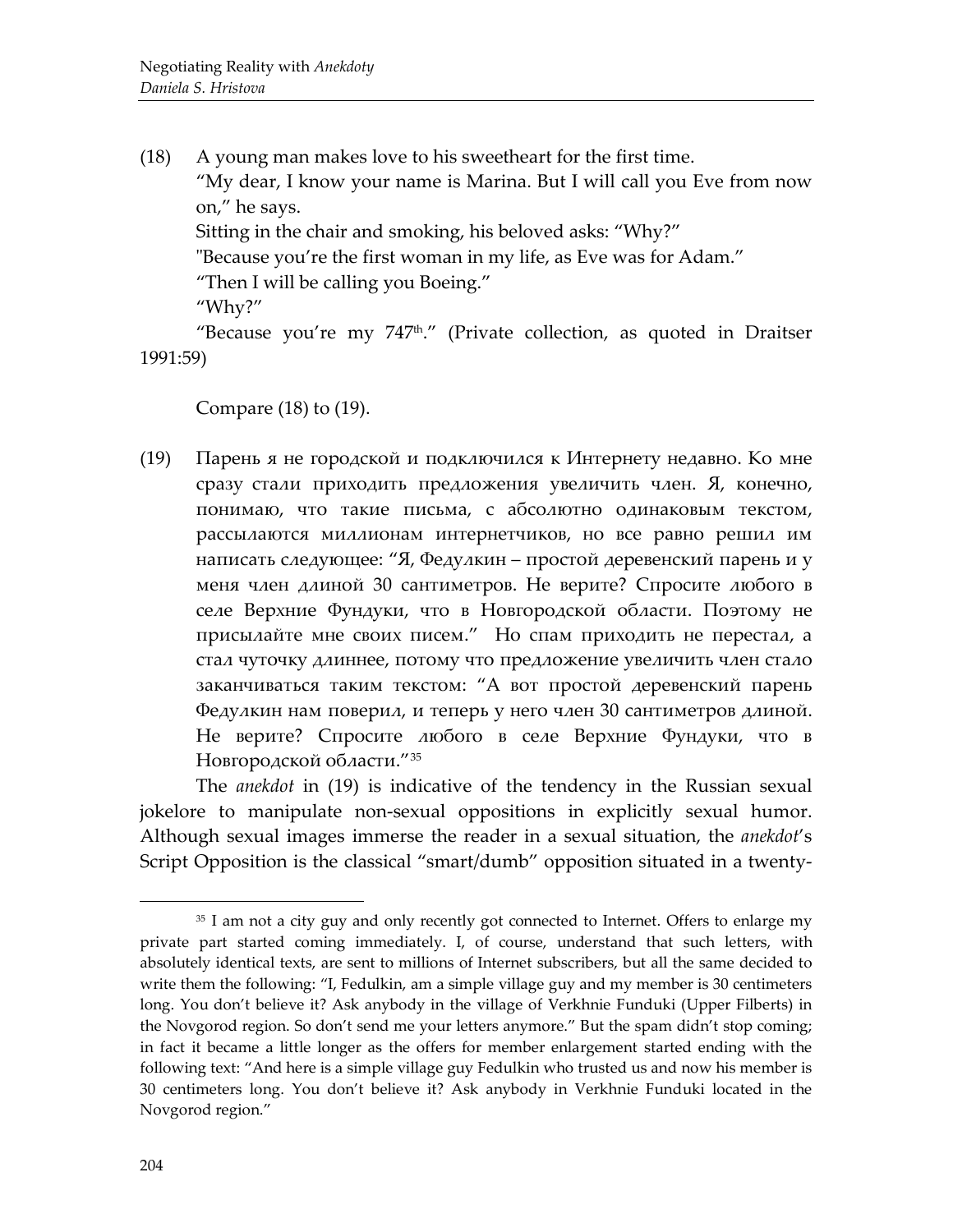first century cyberspace domain. Similarly, the *anekdot* about the wealthy women mentioned in Section 3 articulates the script of obscene material excess and hedonism as opposed to shortage and harsh reality in a sexually-driven narrative; the reader's expectations are primed towards a sexual output, but are deceived by the punch line, "Ye-es, to Kolya's in Biriulevo… Do you think he remembers us?"[36](#page-19-0)

Он говорит:

 $\overline{a}$ 

"Конечно... Хозяин-барин. Какие вопросы..."

"Мань, я похавать не успела. Давай причалим к магазинчику хавки купим..."

Причалили... Та зашла... Выходит. У нее 2 бутылки французского шампанского по штуке баксов, сувенирное (на полкило) ведерочко черной икры, французские батоны, еще что-то в фирменных коробочках... Едут... Высаживают мужика... И тут та, что со жратвой говорит:

"Мань, а что мы тут в машине крошить будем?"

А та, что за рулем - мужику:

"Вы не против, если мы на пять минут к вам зайдем, перекусим и дальше поедем?

Он извиняется, что мол, холостяцкий беспорядок, они: "Ничего... Мы ненадолго..."

Поднялись к нему. Выпили эти две бутылки. Закусили... И трахались втроем до утра. А через какое-то время эти телки прохаживаются в Доме кино по какой-то тусовке. И одна говорит:

"Как все это меня достало! Эти престарелые плейбои, этот Михалков со своими проститутками, этот Гусман старый пердун, эти все заслуженные Пидоры России... Блин, смотреть уже на них не могу."

А вторая: "Слушай, давай плюнем на это все и поедем к Коле в Бирюлево! Первая: "Да-а... К Коле в Бирюлево... Думаешь, он нас вспомнит?"

"An engineer was waiting for the bus at the last metro stop. He had stayed late at work and it was 12:30 at night. No bus in sight. He was completely frozen… Suddenly a flashy Lexus stopped beside him. A girl who looked like a porn star got out and said:

"Get in, I'll give you a ride."

He said no thanks, he had no money…

She said: "What money! You're waiting for the Biriulevo bus … they don't come at this hour! Get in, I'll give you a ride. You'll freeze to death if you don't…"

<span id="page-19-0"></span><sup>36</sup> У последней остановки метро ждет автобуса инженер, который допоздна делал халтуру на работе. Полдвенадцатого ночи. Автобуса нет. Он весь задубел... И тут возле него станавливается шикарный Лексус, опускается окно и девушка типа "порномодель" говорит: "Садитесь, я вас подвезу". Он отнекивается, мол денег нету...

Она: "Да какие деньги! Вы ж на бирюлевский автобус тут стоите... А как они ходят?! Садитесь, я так вас подвезу, а то замерзнете..."

Он сел назад. Поехали. Тепло. Класс. И тут она спрашивает:

<sup>&</sup>quot;Ничего, если мы за подружкой моей заедем? Я с ней раньше договаривалась. Но это по пути... Пара минут..."

Заехали. Выходит девушка такого же калибра, как и первая. Плюхается на сиденье и говорит: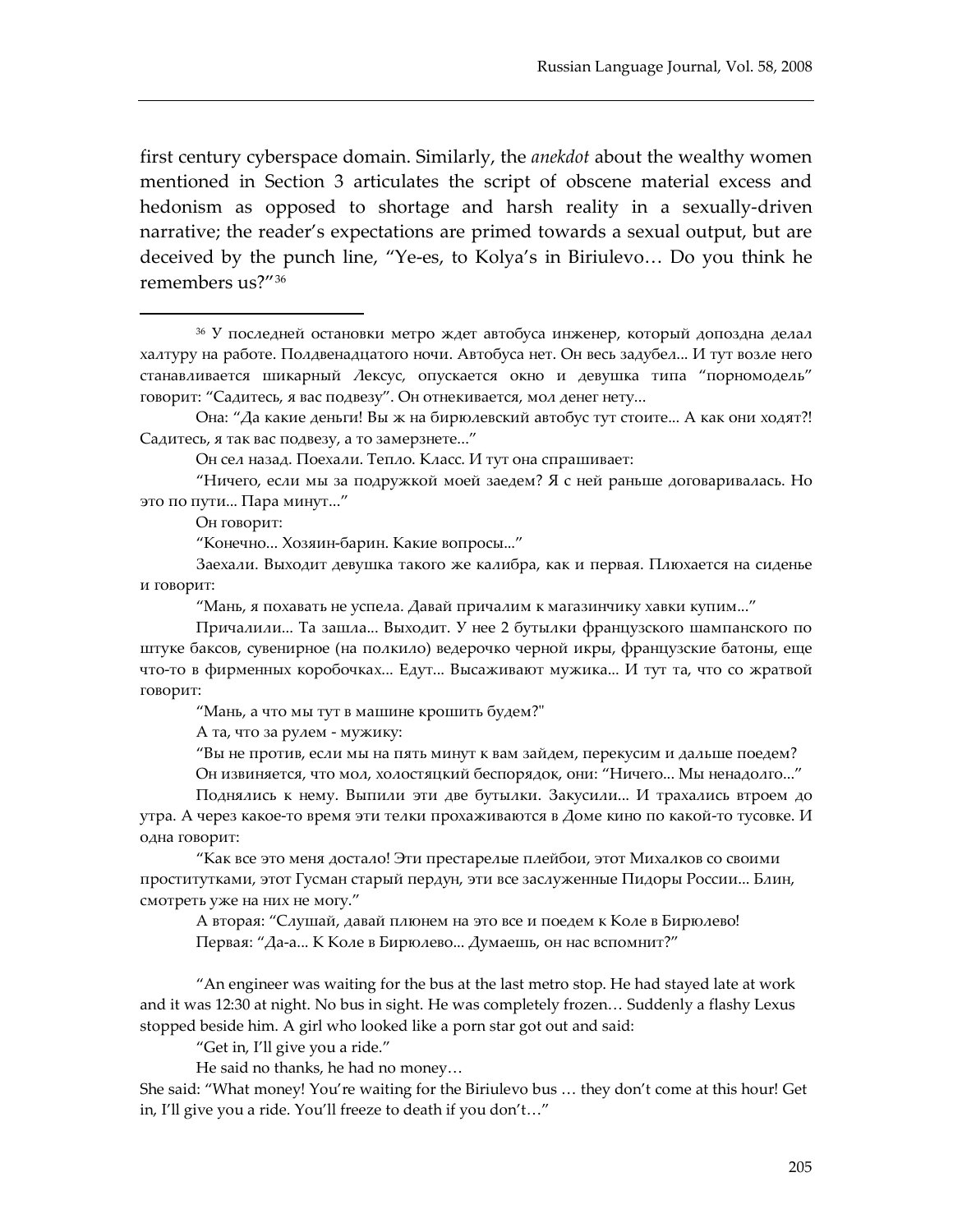Similar *anekdoty* are rare in Soviet collections. Draitser 1999 has no discussion of analogous texts. This is in no way an indication that such *anekdoty* did not exist. I interpret this state of affairs as a result of two factors. First, from the very outset of the genre, sexual explicitness was central to *anekdoty*, cf. Graham 2003:38. Second, the proliferation of sexual themes and explosion of *mat*  in post-*perestroika* sexual lore has apparently reached a point of saturation which provoked a search for new ways to elicit laughter. The foul language typical of the Soviet *anekdoty* still is found in many of the examples on anekdot.ru. Yet, examples such as (19) demonstrate that the readership appreciates, and therefore ranks higher, texts that draw on the never-ending human curiosity in sexual themes, but do not utilize obscenities in order to achieve humorous effects.

## **4.3 Ethnic** *Anekdoty*

 $\overline{a}$ 

*Anekdoty* about different ethnic minorities were particularly popular during the Soviet period. Many generations of Russians delighted in ridiculing, for instance, the affluent and crooked Georgians, the rustic, *salo*-loving and greedy Ukrainians, or the crafty and stingy Jews. Ethnic humor often engaged specific

He got in the back seat. It was warm. Fabulous. Then she suddenly asks:

"Is it ok if we pick up my friend? I made plans with her earlier. It's on the way, it'll only take a minute…"

He said: "Of course, whatever you want. How can you ask?"

They stopped. A girl steps out of the same caliber as the first one. She plops down on the seat and says:

"Mania, I haven't eaten yet. Let's drop by the store to buy something."

They dropped by. The second girl goes in. She comes out with two bottles of vintage French Champagne, a special edition jar (half a kilo) of black caviar, French baguettes and some other goods in fancy wrapping…

They drive on... they let the man out... Then the one who wanted the grub says: "Mania, what, are we going to scarf this down in the car?"

And the one behind the wheel says to the man:

"Do you mind if we come up for five minutes, have a bite and then go on?"

He makes excuses, a bachelor's mess in his place, etc., but they say: "That's ok, we won't stay long…"

They go up to his place. Take out the two bottles. Eat the food… and the three of them fuck wildly till morning. Some time later these cows go to a grand opening at a movie theater. One says to the other:

"How sick I am of all this! These aging playboys, this Mikhalkov with his whores, that old fart Gusman, every good old faggot in Russia… I can't even look at them anymore."

The other one says: "Listen, let's shove off and go see Kolya in Biriulevo!"

The first girl replies: "Oh yeah… Kolya in Biriulevo… You think he'll remember us?"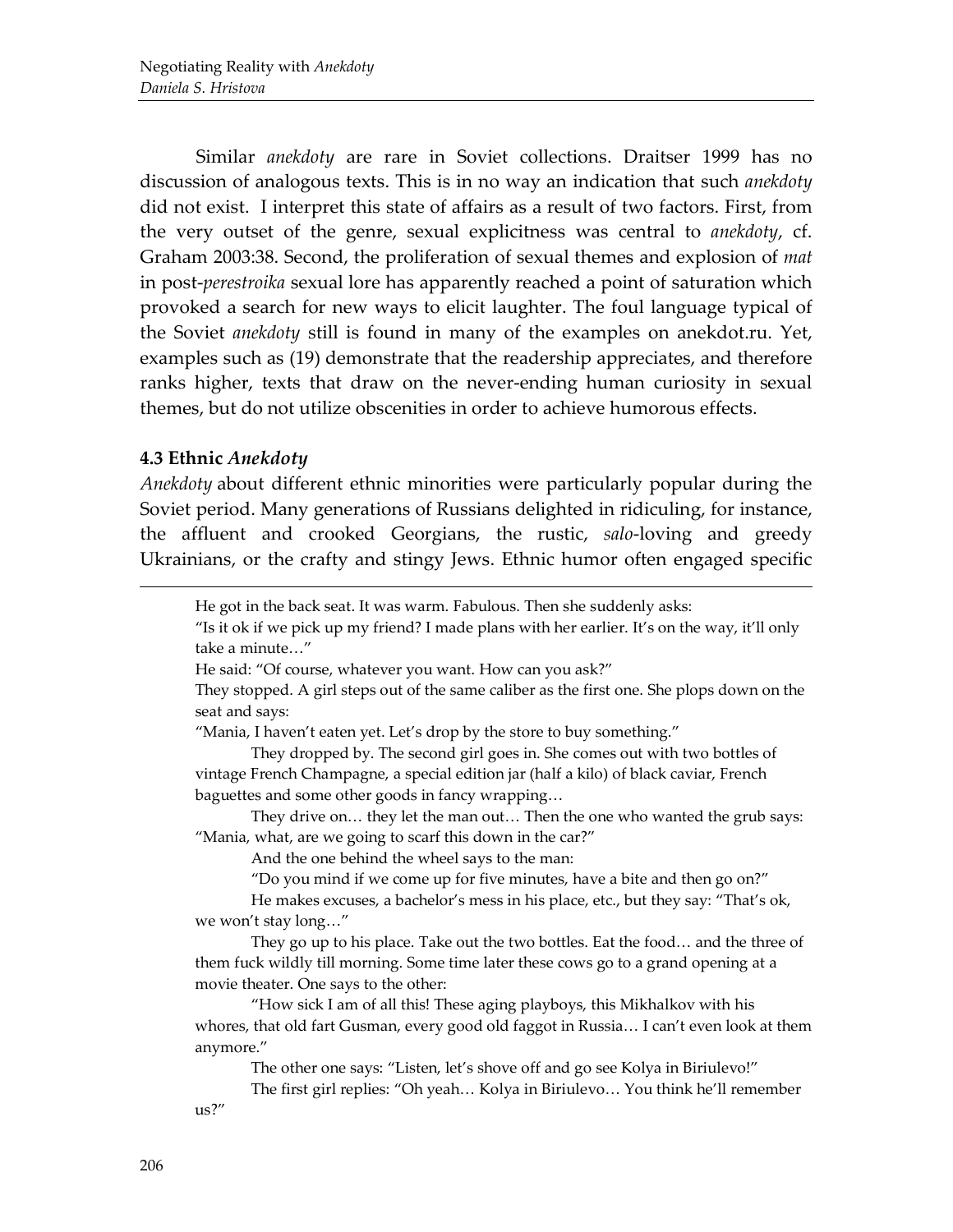political or sexual scripts resulting in joint scripts such as stupid political leaders or oversexed Georgians and perverted Armenians. Yet, the cultural prestige of the ethnic jokelore plummeted in the post-Soviet period. As already discussed in Section 3, currently the *anekdoty* about ethnic groups is the least productive subgenre, yielding to a cycle aimed at New Russians.

Scholars have already noted the resemblance between the New Russian *anekdoty* and those featuring ethnic minorities, mainly people from the Caucasus (Georgians, Armenians, etc.) and Jews, cf. Draitser 1983, Shmeleva & Shmelev 2002, Graham 2003. Except for Graham, who interprets the word "Russian" in the phrase "New Russian" as "an ironic reference to the perceived usurpation of Russian wealth by non-Russians" (Graham 2003:227), the rest fail to recognize the outright *ethnic* facets of the New Russians jokelore.<sup>[37](#page-21-0)</sup> Draitser even erroneously views the cycle as "a sign of a healthy tendency on the part of the Russian group, of a strengthening of the sense of identity by Russians who have begun to look for culprits within their own group, not outside of it" (Draitser 1983:159). As I assert in Hristova (forthcoming), the *anekdoty* about the New Russians share the principal characteristics of ethnic humor as defined by Davies 1982, and are therefore best interpreted as ethnic.

The script of stupidity, often associated with specific qualities such as conspicuous appearance, idiosyncratic use of language, and contemptuous attitudes towards cultural values is the principal parameter that brings together Soviet ethnic jokes and post-Soviet jokes about the New Russians. The *anekdot* in (20) features the prototypical Georgian conscripted in the Russian jokelore: affluent (signified by his oversized hat and sheepskin coat impossible to find in stores), materialistic and uncultured, inept in Russian:

(20) Стоит грузин в дубленке и ондатровой шапке на Тверской и деньги считает. Идет мимо студент в тоненьком пальтишке и спрашивает: "Скажите, пожалуйста, как пройти в Большой театр?" Грузин, не прекращая считать деньги: "Дэлом займись, дарагой, дэлом!"[38](#page-21-1)

Language distortion typical in ethnic jokes also underpins the jokelore prototype of the New Russian. Yet, whereas the anecdotal Georgian is unable to

<span id="page-21-0"></span><sup>37</sup> Shmeleva & Shmelev (2002) recognize the fact that "некоторые советские анекдоты о грузинах рассказывают сейчас как анекдоты о новых русских" ("some Soviet *anekdoty* about the Georgians are now told as *anekdoty* about the New Russians").

<span id="page-21-1"></span><sup>38</sup> On the corner of *Tverskaia* Street in Moscow, a Georgian wearing a sheepskin coat and muskrat hat stands counting money. A student wearing a thin overcoat passes by and asks, "Excuse me, would you tell me how to get to the Bolshoi Theater?" The Georgian replies without interrupting his counting: "You should get yourself a real business, man, real business."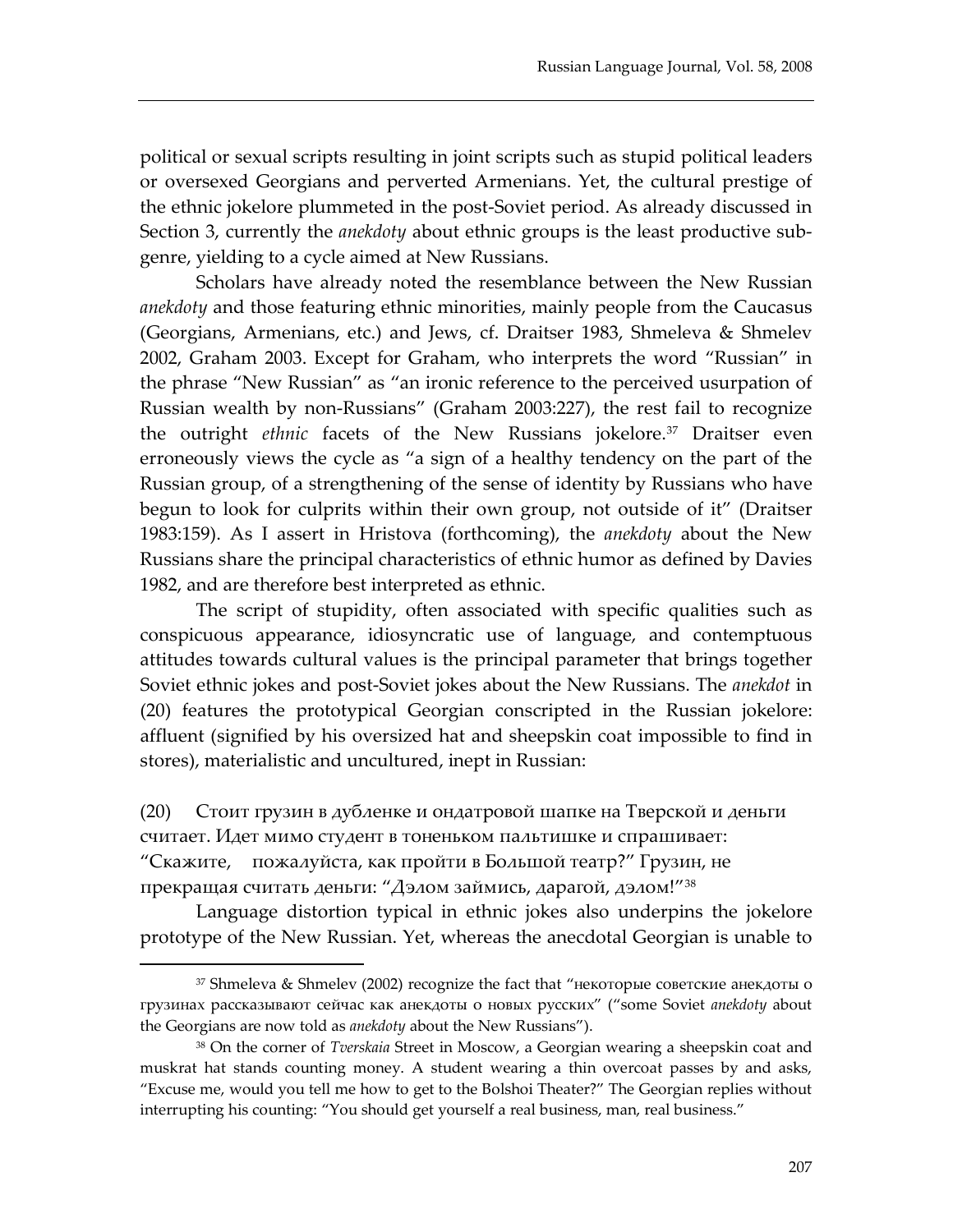master the phonology and/or morphology of the Russian language, e.g., depalatalizes *d* in front of *e* in *delo* or fully reduces the unstressed *o* in *dorogoi*, the anectodal New Russian's language deficiency lies mainly in the semantic field. In addition to interpreting everyday situations in their own idiosyncratic ways, cf. the *anekdot* about the opera glasses in (2) above, the New Russians construe a foul meaning for each ordinary Russian word: [39](#page-22-0)

- (21) Разговаривают двое новых русских. "Слушай, братан, ты за сколько стометровку пробежишь?" "Ну, за пару тыщ, наверно, соглашусь."  $40$
- (22) A judge tells the New Russian defendant, "You may say your last word to the court." "One million – and not a cent more."  $41$

## **5. Conclusions**

Post-Soviet *anekdoty* do not differ significantly from Soviet humorous texts in terms of the script oppositions they feature. This holds especially true for the sexual *anekdoty*, which continue to show preference for overt and specified sexual/non-sexual script oppositions by superimposing sexual abnormality in all of its forms and shapes onto sexually accepted norms. While reflecting the new political and socio-economic reality, the political and ethnic *anekdoty* adjusted old, well-liked, and witty themes rather than expanding the range of the Script Opposition parameter. Undoubtedly, an important reason for this failure is the fact that after *perestroika,* political and ethnic humor lost the cachet they enjoyed during communism.

Post-Soviet *anekdoty*, however, display an array of novel tendencies that trigger immense humorous reactions, judging by the readers' comments posted on anekdot.ru. In the class of sexual *anekdoty*, the Knowledge Resources of Language and Situation set apart the humorous texts of 2007. In addition, a novel sub-type of Script Opposition that did not exist in Soviet humor was introduced by setting non-sexual oppositions in explicitly sexual humor situations. The post-

- "Listen, bro, how much will it take you to run 100 meters?"
- "Um, for a couple of thousands, I guess, I'll do it."

<span id="page-22-2"></span><span id="page-22-1"></span><span id="page-22-0"></span><sup>39</sup> See Shmeleva & Shmelev 2002 for more discussion of the jokelore language of the New Russians.

<sup>40</sup> Two New Russians are having a conversation.

<sup>41</sup> Cf. Draitser 2001.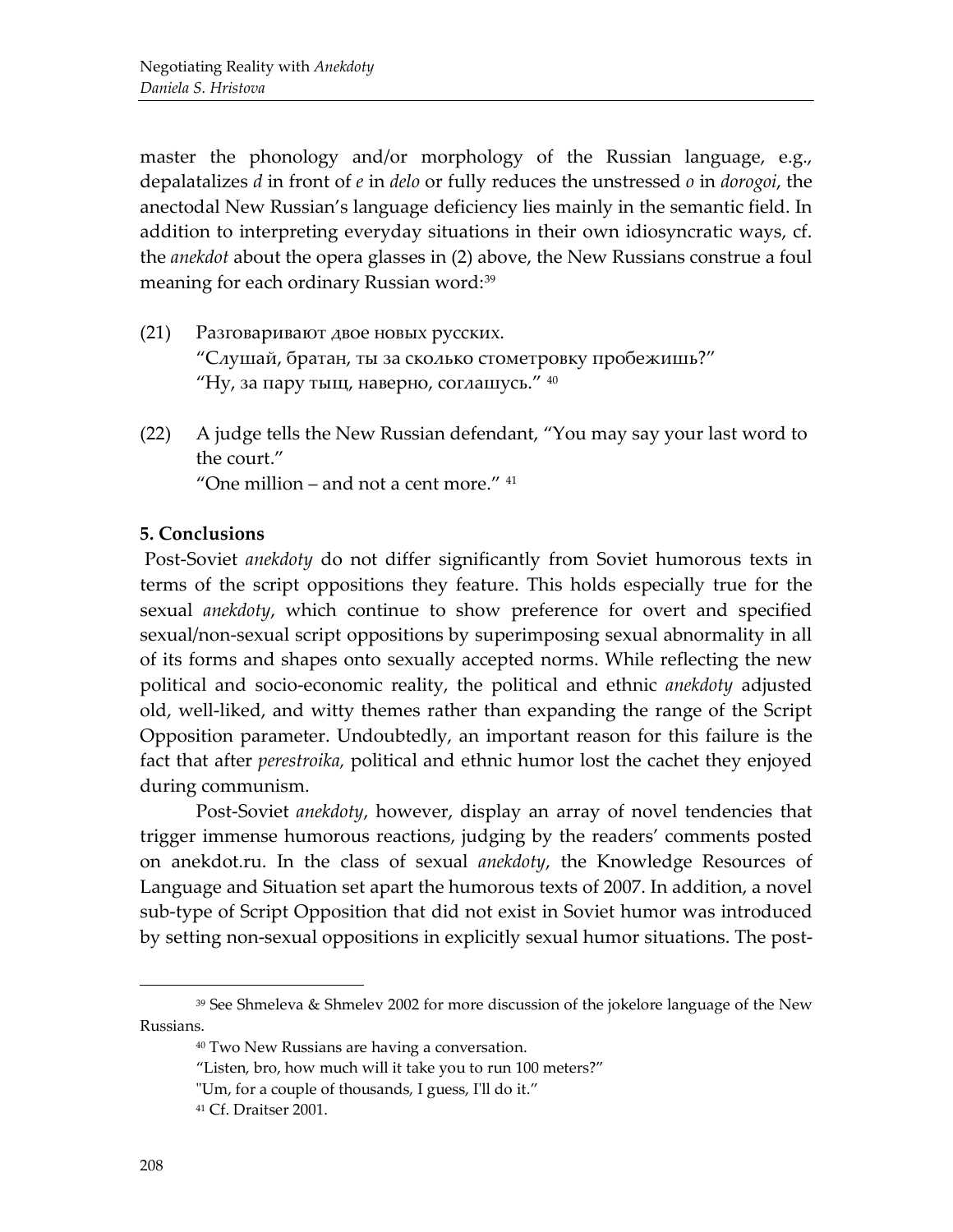Soviet political *anekdoty* feature a renaissance of the meta*-anekdot*, the main result of which was the transfer of the Vovochka cycle into the political domain. [42](#page-23-0) Based on explicit intertextuality with the original *anekdoty*, the political Vovochka *anekdoty* also established a para-joke cycle generating some of the best humorous narratives. If one excludes *anekdoty* about New Russians from the realm of ethnic humor, it needs to be admitted that this sub-genre is almost non-existent in the current humor space.<sup>[43](#page-23-1)</sup> Agreeing, however, that the jokeloric New Russians are an ethnic rather than a social archetype, the new ethnic *anekdoty* exhibit a noteworthy verbalization of their main script opposition "dumb/smart," as in the following *anekdot* that explicitly treats the ethnicity issue:

(23) "You know, I surgically changed my nationality." "Can it really be true? You became a Jew?" "No. I became a 'New Russian.' I asked the surgeon to crook my fingers." (http://jokes.variousstuff.net/joke/954.html)

The Language thus becomes the main Knowledge Resource that produces the humorous effect not only in the ethnic *anekdoty*, but in the genre as a whole.

## **References**

 $\overline{a}$ 

- Attardo, Salvatore. 2001. *Humorous texts: A Semantic and pragmatic analysis.* Berlin & New York: Mouton de Gruyter.
- Attardo, Salvatore and Victor Raskin. 1991. "Script theory revis(it)ed: anecdote similarity and anecdote representation model." *HUMOR* (4) 3-4: 293-347. Belousov, A. F. *"Vovochka."*

http://www.ruthenia.ru/folktee/CYBERSTOL/COLLEGS/BELOUSOV\_VO V.html

- Davies, Christie. 1982. "Ethnic jokes, moral values and social boundaries." *The British Journal of Sociology* 33(3):383-403.
- Draitser, Emil. 1998. *Taking penguins to the movies*. Detroit: Wayne State University Press.
- \_\_\_\_. 1999. *Making war, not love: Gender and sexuality in Russian humor.* New York: St. Martin's Press.

<sup>42</sup> See Graham 2002 for more on Russo-Soviet meta-jokes.

<span id="page-23-1"></span><span id="page-23-0"></span><sup>43</sup> The *anekdoty* about the Chukchi's, one of the staples of the Soviet ethnic jokelore, however, continue to thrive. Further research is needed to account for the continued existence of the Chukchi humor stereotype.